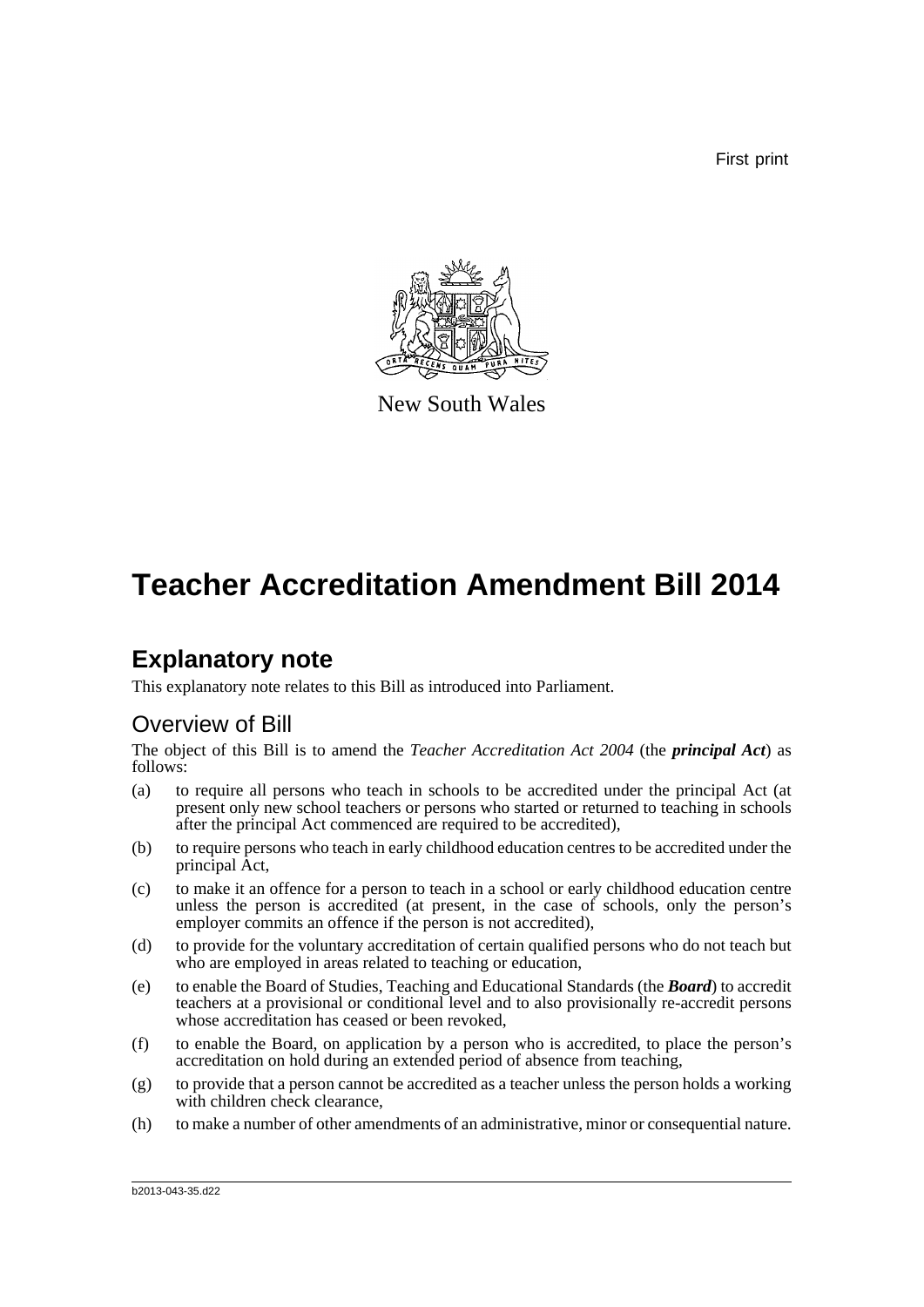The Bill also makes consequential amendments to the *Board of Studies, Teaching and Educational Standards Act 2013*.

## Outline of provisions

**Clause 1** sets out the name (also called the short title) of the proposed Act.

**Clause 2** provides for the commencement of the proposed Act on a day or days to be appointed by proclamation.

### **Schedule 1 Amendment of Teacher Accreditation Act 2004**

#### **Accreditation of all teachers**

**Schedule 1 [41]** (proposed section 28) makes it an offence for a person to teach in a school unless the person is accredited. In the case of school teachers who are not currently required to be accredited (ie those who were employed as a school teacher before 1 October 2004 and who have remained employed as a teacher since that time), the requirement to be accredited will not apply until a later date to be appointed by proclamation (see proposed section 28 (3)).

**Schedule 1 [3]** extends the definition of *teach* to cover persons who undertake teaching duties in early childhood education centres. **Schedule 1 [41]** (proposed section 28) also makes it an offence for a person to teach in an early childhood education centre unless the person is accredited under the principal Act. However this requirement will not apply until a later date to be appointed by proclamation (see proposed section 28 (4)). **Schedule 1 [1], [19]–[21] and [23]–[25]** are consequential on the principal Act being extended to persons who teach in early childhood education centres.

#### **Accreditation of persons by Board**

Persons are currently accredited as teachers under the principal Act by teacher accreditation authorities. This includes the provisional or conditional accreditation of a person who has a relevant degree or teacher qualification but who does not meet the requirements for full accreditation in accordance with the professional teaching standards approved by the Minister. **Schedule 1 [41]** (proposed sections 30 and 31) modifies the accreditation process by authorising the Board to accredit persons at provisional or conditional level before progression to full accreditation by a teacher accreditation authority. **Schedule 1 [41]** (proposed section 33) also authorises the Board to provisionally re-accredit a person whose accreditation has been revoked or has ceased because the person has not satisfied the requirements for full accreditation within the required time (which is usually 3 years).

**Schedule 1 [48]** (proposed section 40A) will enable (but not require) non-teaching school counsellors and qualified teachers who are not actually teaching in schools or early childhood education centres to be accredited by the Board. The new section covers non-teaching executives (such as principals) and qualified teachers working in areas related to teaching but does not affect the requirement for those school or centre executives and school counsellors who teach to be accredited.

**Schedule 1 [5]** provides that the Board (or a person or body approved by the Board) will be the teacher accreditation authority for persons who teach in early childhood education centres and also for certain qualified persons who are voluntarily accredited under proposed section 40A. **Schedule 1 [6]–[8] and [26]** are consequential amendments.

**Schedule 1 [22]** makes it clear that only the Board may accredit teachers at provisional or conditional level.

#### **Additional functions of Board**

**Schedule 1 [9]** provides that the Board is to monitor, evaluate and report on the quality of the teacher education courses and programs approved by the Minister under the professional teaching standards.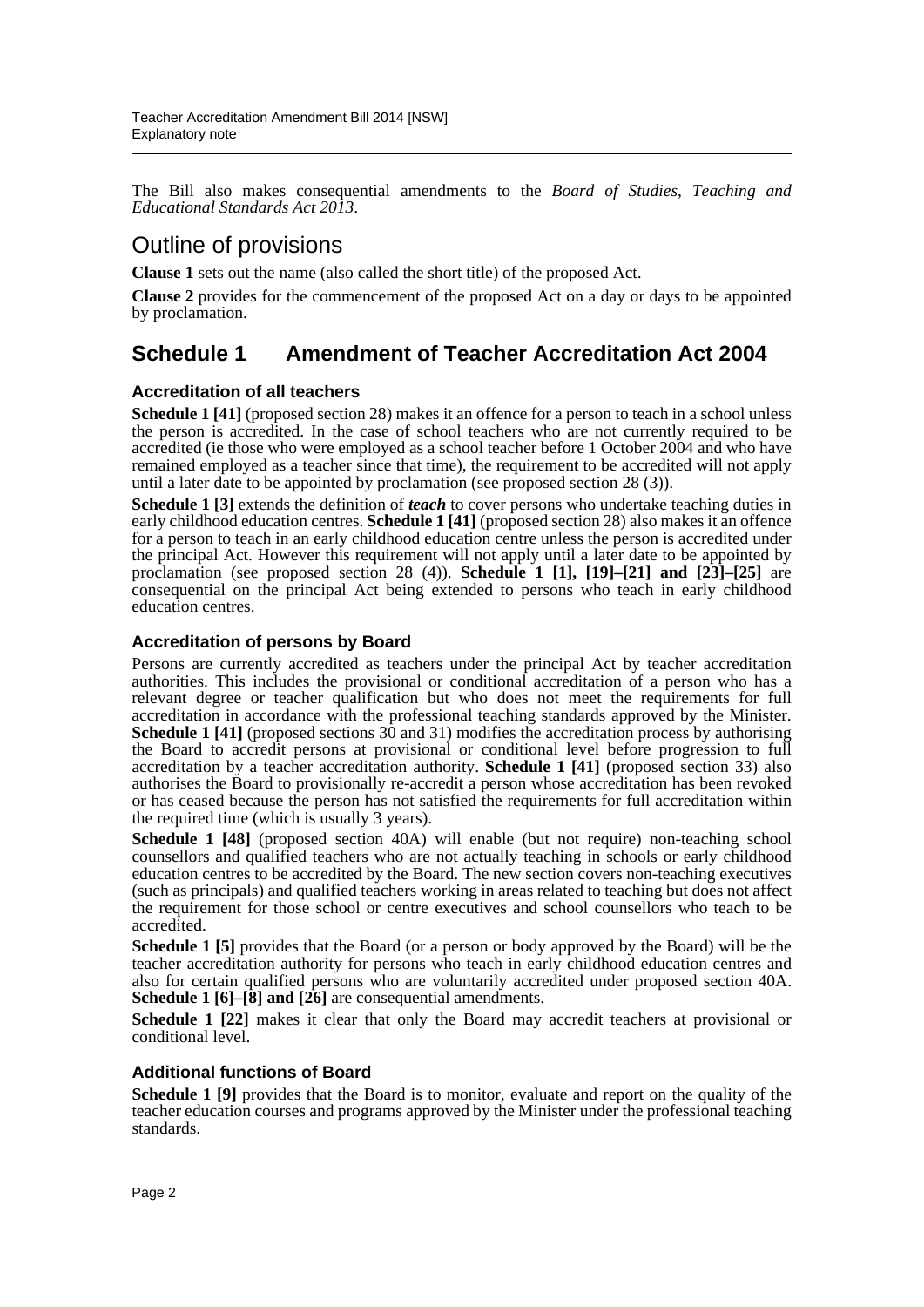**Schedule 1 [10]** provides that the Board has the function of making recommendations to the Minister as to approval by the Minister of teacher education courses and programs and persons or bodies to provide professional development for teachers. At present the Board may provide advice to the Minister in relation to these matters. Recommendations by the Board that the Minister not approve any such course or program or person or body will be subject to administrative review (see **Schedule 1 [40]**).

**Schedule 1 [37]** enables the Board, on application by a person who is accredited, to place the person's accreditation on hold during a period (of up to  $\overline{5}$  years) that the person takes leave of absence from teaching. A person whose accreditation is placed on hold is not required to pay the annual accreditation fee under section 25 of the Act. **Schedule 1 [33]** is a consequential amendment.

**Schedule 1 [38]** enables the Board to suspend the accreditation of a person for failure to pay the annual fee to the Board under section 25 of the principal Act. **Schedule 1 [31], [32], [35] and [36]** are consequential amendments.

#### **Grounds for revocation of accreditation**

**Schedule 1 [29]** clarifies the grounds on which a person's accreditation may be revoked and consolidates the provisions of the principal Act under which a person's accreditation may be revoked. The grounds for revocation will include being a disqualified person under the *Child Protection (Working with Children) Act 2012* (which applies mainly to persons convicted of offences involving children) or being found guilty of an offence punishable by imprisonment for 12 months or more or of an offence under the principal Act. The amendment removes the need for the regulations to prescribe the offences for which a person's accreditation may be revoked. It will be grounds for revocation if the person has been dismissed from employment as a teacher, or listed as a person who is not to be employed in the Teaching Service, because of misconduct that is of a nature that would reflect adversely on a teacher's professional standing or integrity or suitability or competence to teach. This ground replaces serious misconduct as defined by the regulations. **Schedule 1 [30], [45] and [47]** are consequential amendments.

**Schedule 1 [29**] also provides that the Board may revoke a person's accreditation even though the person was accredited by another teacher accreditation authority. **Schedule 1 [34]** makes a similar amendment in relation to the suspension of a person's accreditation.

#### **Miscellaneous amendments**

**Schedule 1 [2]** omits certain definitions and inserts new definitions as a consequence of the amendments made by the proposed Act.

**Schedule 1 [4]** updates references relating to the Secretary of the Department of Education and Communities.

**Schedule 1 [11]** provides that the Quality Teaching Council is to include an additional elected member (such persons are teachers who are elected in accordance with the regulations) and an additional member appointed by the Minister. It is intended that the additional elected member will be an early childhood education teacher. **Schedule 1 [54]** is a consequential amendment.

**Schedule 1 [12]** provides that the additional appointed member of the Quality Teaching Council will be a person who has knowledge and expertise in early childhood education. The amendment also makes minor modifications to the membership of the Council (including updating the names of certain nominating bodies).

**Schedule 1 [13]** specifies circumstances in which a person is not to be enrolled on the electoral list of the roll of teachers maintained by the Board.

**Schedule 1 [14]** omits a superfluous note.

**Schedule 1 [17], [18] and [44]** change the terminology relating to the different levels of accreditation under the principal Act. Accreditation at professional competence level becomes proficient teacher level, accreditation at professional accomplishment level becomes highly accomplished teacher level and accreditation at professional leadership level becomes lead teacher level.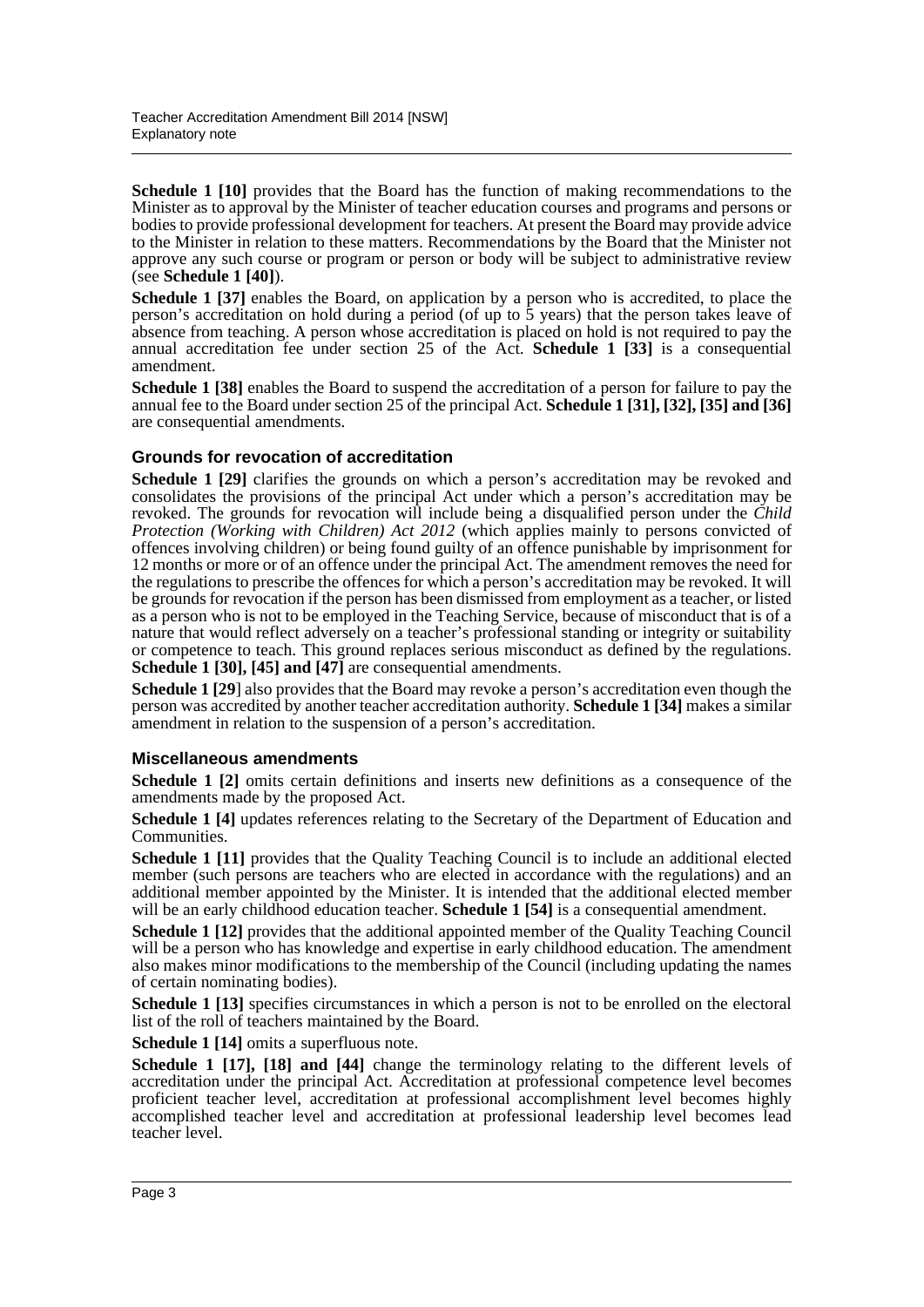**Schedule 1 [28]** provides that the accreditation of a person is subject to conditions specified in the rules of the Board made under the *Board of Studies, Teaching and Educational Standards Act 2013*. **Schedule 1 [27]** is a consequential amendment.

**Schedule 1 [39]** provides that a person cannot be accredited as a teacher unless the person holds a working with children check clearance.

**Schedule 1 [42]** omits provisions relating to the accreditation of persons classified as "transition" scheme teachers" under the principal Act (ie persons who were teaching before the commencement of the principal Act but who did not have teaching qualifications or a degree in a relevant area). When the principal Act commenced these teachers were required to be accredited at conditional level and work under supervision until such time as they became fully accredited (which was required generally within  $\bar{7}$  years). In phasing out the transitional scheme for these teachers, **Schedule 1 [56]** provides that the scheme will, in the case of any such teachers who are still conditionally accredited, continue to apply until such time as they become fully accredited or their conditional accreditation ceases. **Schedule 1 [14]–[16], [43], [46] and [49]** are consequential on the deletion of provisions relating to the accreditation of transition scheme teachers.

**Schedule 1 [50]** requires an employer who makes a decision to dismiss a teacher or to preclude a person from being employed in the Teaching Service to notify the Board of the decision. **Schedule 1 [2]** provides that *dismiss* includes an annulment of an appointment on probation or dispensing with the services of a person.

**Schedule 1 [51]** enables regulations to be made in relation to the requirements for accreditation.

**Schedule 1 [52]** makes it clear that the office of an appointed or elected member of the Quality Teaching Council becomes vacant on the revocation of the member's accreditation as a teacher under the principal Act.

**Schedule 1 [53]** enables the Minister to suspend a person from office as a member of the Quality Teaching Council while the person's accreditation as a teacher is suspended.

**Schedule 1 [55]** enables regulations of a savings and transitional nature to be made as a consequence of the proposed Act (or any other Act that amends the principal Act) and **Schedule 1 [56]** inserts other savings and transitional provisions.

#### **Schedule 2 Amendment of Board of Studies, Teaching and Educational Standards Act 2013**

**Schedule 2** [1] is a consequential amendment relating to the extension of the teacher accreditation scheme to persons who teach in early childhood education centres.

**Schedule 2** [2] ensures that the premises of an early childhood education centre may be inspected by Board inspectors in connection with the accreditation of persons who teach in such centres.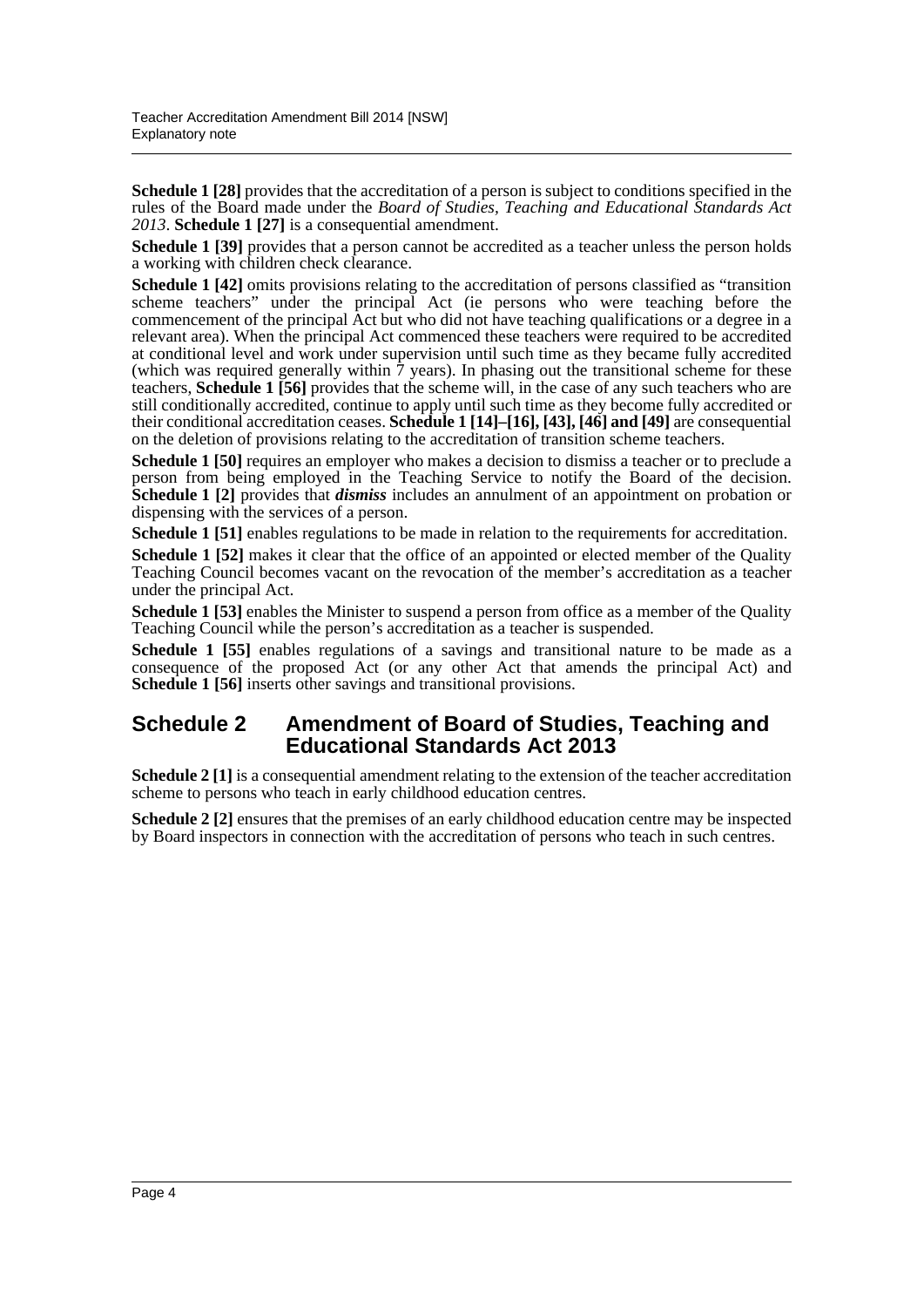First print



New South Wales

# **Teacher Accreditation Amendment Bill 2014**

## **Contents**

Page

|            | Name of Act                                                                         |               |
|------------|-------------------------------------------------------------------------------------|---------------|
|            | 2 Commencement                                                                      | 2             |
| Schedule 1 | Amendment of Teacher Accreditation Act 2004 No 65                                   | $\mathcal{B}$ |
| Schedule 2 | Amendment of Board of Studies, Teaching and Educational Standards<br>Act 2013 No 89 | 18            |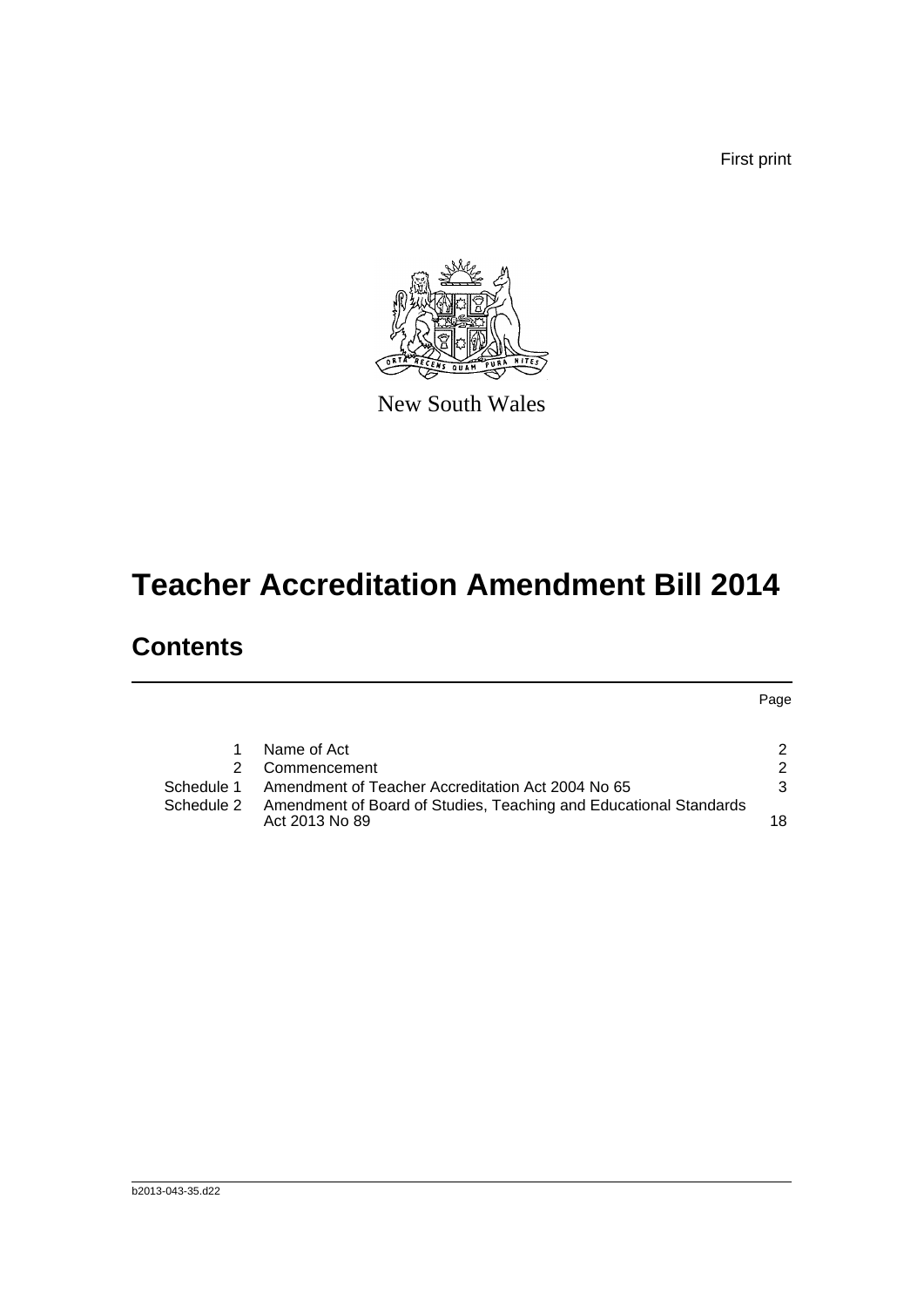

New South Wales

# **Teacher Accreditation Amendment Bill 2014**

No , 2014

#### **A Bill for**

An Act to amend the *Teacher Accreditation Act 2004* to make further provision with respect to the accreditation of teachers; and for other purposes.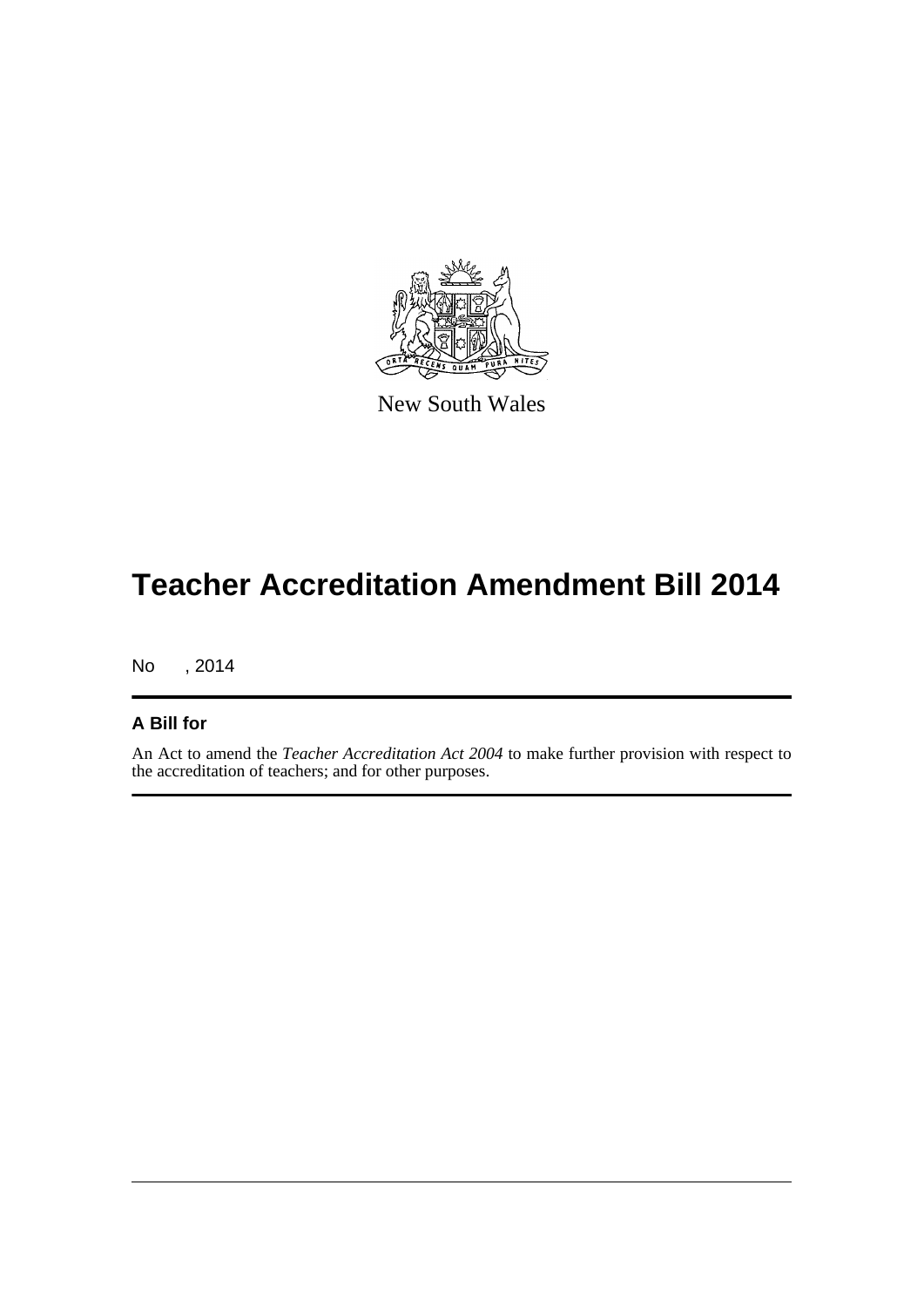<span id="page-6-1"></span><span id="page-6-0"></span>

| The Legislature of New South Wales enacts:                           |               |
|----------------------------------------------------------------------|---------------|
| Name of Act                                                          | $\mathcal{P}$ |
| This Act is the <i>Teacher Accreditation Amendment Act 2014</i> .    | 3             |
| Commencement                                                         | 4             |
| This Act commences on a day or days to be appointed by proclamation. | 5             |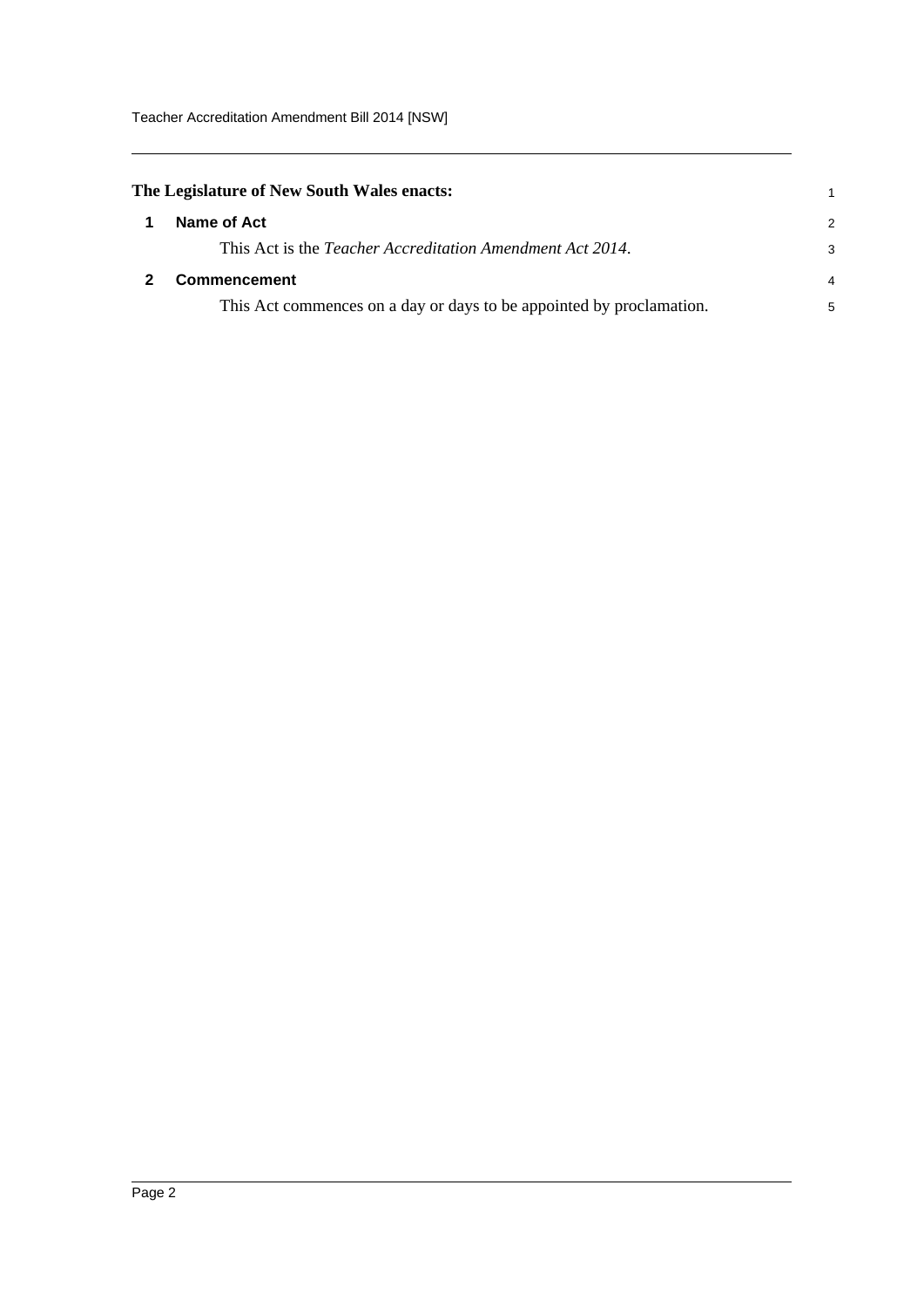<span id="page-7-0"></span>

|     | <b>Schedule 1</b>             |     | <b>No 65</b>      | <b>Amendment of Teacher Accreditation Act 2004</b>                                                                                                                                                                                                                                                                                                                                                                           | $\mathbf{1}$<br>$\overline{2}$   |
|-----|-------------------------------|-----|-------------------|------------------------------------------------------------------------------------------------------------------------------------------------------------------------------------------------------------------------------------------------------------------------------------------------------------------------------------------------------------------------------------------------------------------------------|----------------------------------|
| [1] | Long title                    |     |                   |                                                                                                                                                                                                                                                                                                                                                                                                                              | 3                                |
|     | Omit "school".                |     |                   |                                                                                                                                                                                                                                                                                                                                                                                                                              | 4                                |
| [2] | <b>Section 3 Definitions</b>  |     |                   |                                                                                                                                                                                                                                                                                                                                                                                                                              | 5                                |
|     | <i>teacher.</i>               |     |                   | Omit the definitions of <i>curriculum, degree, Director-General, serious misconduct</i> and                                                                                                                                                                                                                                                                                                                                  | 6<br>7                           |
|     | Insert in alphabetical order: |     |                   |                                                                                                                                                                                                                                                                                                                                                                                                                              | 8                                |
|     |                               |     | standards.        | <i>approved course</i> means an initial teacher education course or program<br>approved by the Minister in accordance with the professional teaching                                                                                                                                                                                                                                                                         | 9<br>10<br>11                    |
|     |                               |     |                   | <i>degree</i> means a degree that meets the specifications under the <i>Australian</i><br>Qualifications Framework.                                                                                                                                                                                                                                                                                                          | 12<br>13                         |
|     |                               |     | dismiss includes: |                                                                                                                                                                                                                                                                                                                                                                                                                              | 14                               |
|     |                               | (a) |                   | in the case of a teacher who is appointed on probation—the annulment<br>of that appointment, or                                                                                                                                                                                                                                                                                                                              | 15<br>16                         |
|     |                               | (b) |                   | in the case of a teacher employed on a casual basis—dispensing with the<br>services of the teacher.                                                                                                                                                                                                                                                                                                                          | 17<br>18                         |
|     |                               |     |                   | early childhood education centre or centre means an approved education and<br>care service within the meaning of the Children (Education and Care<br>Services) National Law (NSW) or the Children (Education and Care Services)<br>Supplementary Provisions Act 2011 and includes a service or facility of a class<br>declared by the regulations to be an early childhood education centre for the<br>purposes of this Act. | 19<br>20<br>21<br>22<br>23<br>24 |
|     |                               |     |                   | <b>ECEC</b> executive means a person:                                                                                                                                                                                                                                                                                                                                                                                        | 25                               |
|     |                               | (a) |                   | who is employed as the person in charge of an early childhood<br>education centre or as a member of the executive staff of a centre, and                                                                                                                                                                                                                                                                                     | 26<br>27                         |
|     |                               | (b) |                   | who holds a degree or teaching qualification recognised by the Board.                                                                                                                                                                                                                                                                                                                                                        | 28                               |
|     |                               |     |                   | <i>non-centre based teacher</i> means a person:                                                                                                                                                                                                                                                                                                                                                                              | 29                               |
|     |                               | (a) | and               | who holds a degree or teaching qualification recognised by the Board,                                                                                                                                                                                                                                                                                                                                                        | 30<br>31                         |
|     |                               | (b) |                   | who is not teaching in an early childhood education centre but has<br>taught in an early childhood education centre for a period of not less<br>than the period prescribed for the purposes of this definition by the<br>regulations or the rules of the Board, and                                                                                                                                                          | 32<br>33<br>34<br>35             |
|     |                               | (c) |                   | who is employed to undertake any of the following:                                                                                                                                                                                                                                                                                                                                                                           | 36                               |
|     |                               |     | (i)               | duties relating to the development or implementation of the<br>curriculum for early childhood education,                                                                                                                                                                                                                                                                                                                     | 37<br>38                         |
|     |                               |     | (ii)              | duties relating to the learning and wellbeing of children who<br>attend early childhood education centres,                                                                                                                                                                                                                                                                                                                   | 39<br>40                         |
|     |                               |     | (iii)             | duties relating to curriculum teaching and learning in early<br>childhood education centres,                                                                                                                                                                                                                                                                                                                                 | 41<br>42                         |
|     |                               |     | (iv)              | duties as an early childhood education lecturer or tutor in a<br>university or other higher education institution in New South<br>Wales,                                                                                                                                                                                                                                                                                     | 43<br>44<br>45                   |
|     |                               |     | (v)               | duties as an educational consultant for early childhood education<br>centres.                                                                                                                                                                                                                                                                                                                                                | 46<br>47                         |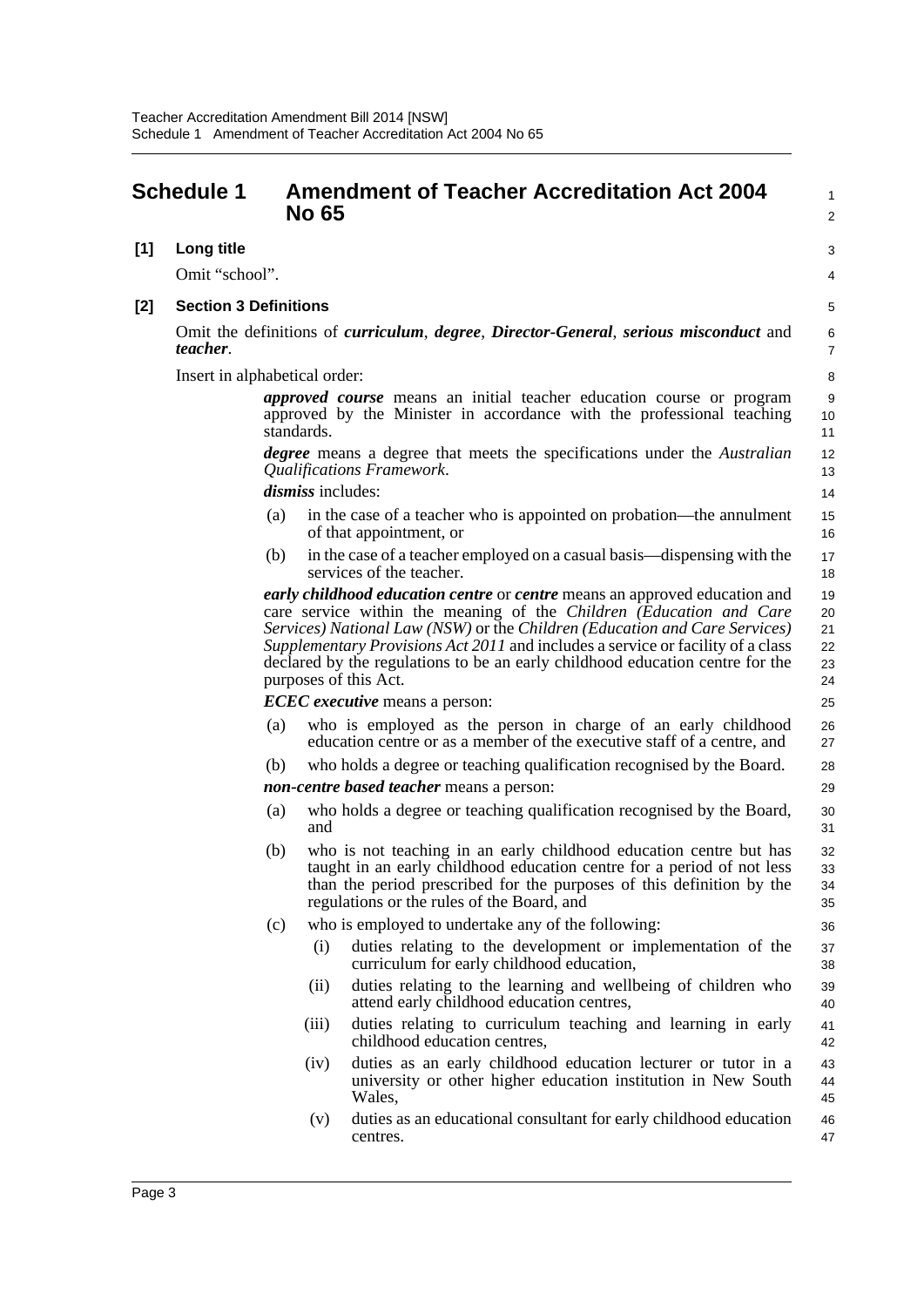*non-school based teacher* means a person:

|     |                                   |                   |     |                           | <i>non-school based teacher</i> means a person:                                                                                                                                                                                                                             | $\mathbf{1}$                                |
|-----|-----------------------------------|-------------------|-----|---------------------------|-----------------------------------------------------------------------------------------------------------------------------------------------------------------------------------------------------------------------------------------------------------------------------|---------------------------------------------|
|     |                                   |                   | (a) | and                       | who holds a degree or teaching qualification recognised by the Board,                                                                                                                                                                                                       | $\overline{2}$<br>$\sqrt{3}$                |
|     |                                   |                   | (b) |                           | who is not teaching in a school but has taught in a school for a period of<br>not less than the period prescribed for the purposes of this definition by<br>the regulations or the rules of the Board, and                                                                  | $\overline{\mathbf{4}}$<br>$\mathbf 5$<br>6 |
|     |                                   |                   | (c) |                           | who is employed to undertake any of the following:                                                                                                                                                                                                                          | $\overline{7}$                              |
|     |                                   |                   |     | (i)                       | duties relating to the development or implementation of the<br>curriculum (including assessment and reporting) for primary and<br>secondary education,                                                                                                                      | 8<br>$9\,$<br>10                            |
|     |                                   |                   |     | (ii)                      | duties relating to the learning and wellbeing of school students,                                                                                                                                                                                                           | 11                                          |
|     |                                   |                   |     | (iii)                     | duties relating to curriculum teaching and learning in schools,                                                                                                                                                                                                             | 12                                          |
|     |                                   |                   |     | (iv)                      | duties as a K-Year 12 education lecturer or tutor in a university<br>or other higher education institution in New South Wales,                                                                                                                                              | 13<br>14                                    |
|     |                                   |                   |     | (v)                       | duties as an educational consultant for schools.                                                                                                                                                                                                                            | 15                                          |
|     |                                   |                   |     | the Board.                | non-teaching ECEC executive means an ECEC executive who is not teaching<br>in a centre but who has taught in a centre for a period of not less than the period<br>prescribed for the purposes of this definition by the regulations or the rules of                         | 16<br>17<br>18<br>19                        |
|     |                                   |                   |     |                           | non-teaching school counsellor means a school counsellor who is not<br>teaching in a school.                                                                                                                                                                                | 20<br>21                                    |
|     |                                   |                   |     |                           | <b>non-teaching school executive</b> means a school executive who is not teaching<br>in a school but who has taught in a school for a period of not less than the<br>period prescribed for the purposes of this definition by the regulations or the<br>rules of the Board. | 22<br>23<br>24<br>25                        |
|     |                                   |                   |     |                           | <i>rules of the Board</i> means rules made by the Board under section 25 of the<br>Board of Studies, Teaching and Educational Standards Act 2013.                                                                                                                           | 26<br>27                                    |
|     |                                   |                   |     |                           | Note. The rules of the Board only have effect if approved by the Minister.                                                                                                                                                                                                  | 28                                          |
|     |                                   |                   |     |                           | school counsellor means a person:                                                                                                                                                                                                                                           | 29                                          |
|     |                                   |                   | (a) |                           | who is employed in a school to undertake duties relating to the learning<br>and wellbeing of school students, and                                                                                                                                                           | 30<br>31                                    |
|     |                                   |                   | (b) |                           | who holds a degree or teaching qualification recognised by the Board.                                                                                                                                                                                                       | 32                                          |
|     |                                   |                   |     |                           | <i>school executive</i> means a person:                                                                                                                                                                                                                                     | 33                                          |
|     |                                   |                   | (a) |                           | who is employed as the principal of a school or as a member of the<br>executive staff of a school, and                                                                                                                                                                      | 34<br>35                                    |
|     |                                   |                   | (b) |                           | who holds a degree or teaching qualification recognised by the Board.                                                                                                                                                                                                       | 36                                          |
|     |                                   |                   |     | Communities.              | Secretary means the Secretary of the Department of Education and                                                                                                                                                                                                            | 37<br>38                                    |
| [3] |                                   | <b>Section 3A</b> |     |                           |                                                                                                                                                                                                                                                                             | 39                                          |
|     | Omit the section. Insert instead: |                   |     |                           |                                                                                                                                                                                                                                                                             | 40                                          |
|     | 3A                                |                   |     | <b>Meaning of "teach"</b> |                                                                                                                                                                                                                                                                             | 41                                          |
|     |                                   | (1)               |     |                           | In this Act, teach means:                                                                                                                                                                                                                                                   | 42                                          |
|     |                                   |                   | (a) |                           | in relation to a school—to undertake duties that include:                                                                                                                                                                                                                   | 43                                          |
|     |                                   |                   |     | (i)                       | delivering courses of study that are designed to implement the<br>school curriculum under the <i>Education Act 1990</i> , and                                                                                                                                               | 44<br>45                                    |
|     |                                   |                   |     | (ii)                      | assessing the participation, performance and progress of students<br>in those courses, and                                                                                                                                                                                  | 46<br>47                                    |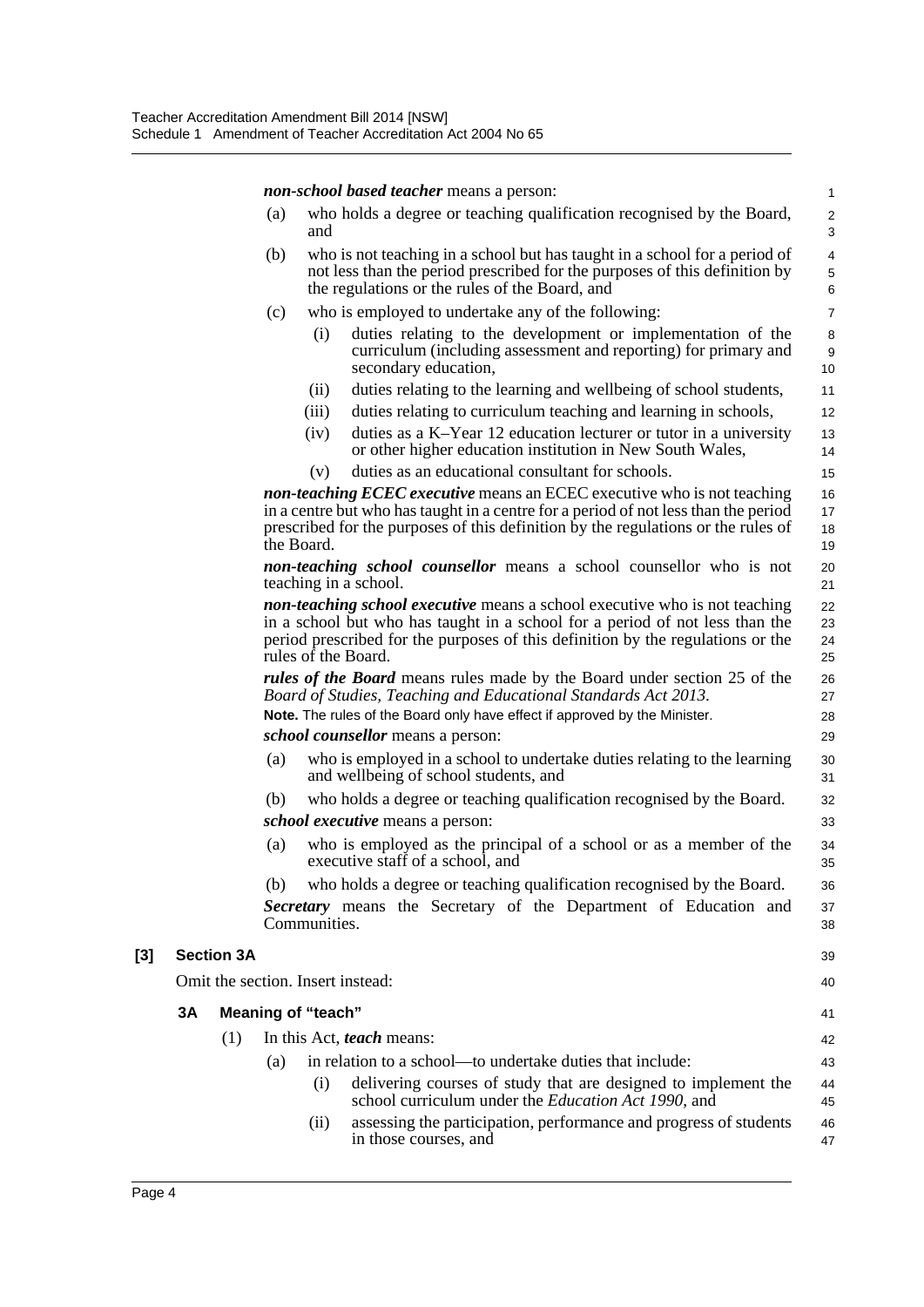|     |                                          | (b) |                   | in relation to an early childhood education centre—to undertake duties<br>that include:                                                                                                                                                             | $\mathbf{1}$<br>$\sqrt{2}$                             |
|-----|------------------------------------------|-----|-------------------|-----------------------------------------------------------------------------------------------------------------------------------------------------------------------------------------------------------------------------------------------------|--------------------------------------------------------|
|     |                                          |     | (i)               | delivering an educational program based on an approved learning<br>framework under the Children (Education and Care Services)<br>National Law (NSW), and                                                                                            | $\mathbf{3}$<br>$\overline{\mathbf{4}}$<br>$\mathbf 5$ |
|     |                                          |     | (ii)              | assessing the participation, performance and progress of children<br>in that educational program,                                                                                                                                                   | 6<br>$\overline{7}$                                    |
|     |                                          |     |                   | whether or not the person who is undertaking any such duties undertakes other<br>duties in the school or centre (such as those of a school executive, school<br>counsellor or ECEC executive).                                                      | 8<br>$\boldsymbol{9}$<br>10                            |
|     | (2)                                      |     | school or centre. | A reference in this section to undertaking duties in relation to a school or early<br>childhood education centre is a reference to undertaking duties on the premises<br>of a school or centre in the course of providing services conducted by the | 11<br>12<br>13<br>14                                   |
| [4] |                                          |     |                   | Sections 4 (1)–(3), 22 (2), 42A (2) and 45 (2)                                                                                                                                                                                                      | 15                                                     |
|     |                                          |     |                   | Omit "Director-General" wherever occurring. Insert instead "Secretary".                                                                                                                                                                             | 16                                                     |
| [5] |                                          |     |                   | Section 4 Meaning of "teacher accreditation authority"                                                                                                                                                                                              | 17                                                     |
|     | Insert at the end of section $4(1)(b)$ : |     |                   |                                                                                                                                                                                                                                                     | 18                                                     |
|     |                                          |     | , or              |                                                                                                                                                                                                                                                     | 19                                                     |
|     |                                          | (c) |                   | in relation to an early childhood education centre:                                                                                                                                                                                                 | 20                                                     |
|     |                                          |     | (i)               | the Board, or                                                                                                                                                                                                                                       | 21                                                     |
|     |                                          |     | (ii)              | such other person or body as may be approved for the time being<br>by the Board under subsection (5A).                                                                                                                                              | 22<br>23                                               |
| [6] | Section 4 (1A)                           |     |                   |                                                                                                                                                                                                                                                     | 24                                                     |
|     | Insert after section $4(1)$ :            |     |                   |                                                                                                                                                                                                                                                     | 25                                                     |
|     | (1A)                                     | to: |                   | The Board is also the teacher accreditation authority under this Act in relation                                                                                                                                                                    | 26<br>27                                               |
|     |                                          | (a) |                   | the provisional or conditional accreditation of persons under Part 4, and                                                                                                                                                                           | 28                                                     |
|     |                                          | (b) |                   | the accreditation of any of the following persons under section 40A:                                                                                                                                                                                | 29                                                     |
|     |                                          |     | (i)               | non-teaching school executives,                                                                                                                                                                                                                     | 30                                                     |
|     |                                          |     | (ii)              | non-teaching ECEC executives,                                                                                                                                                                                                                       | 31                                                     |
|     |                                          |     | (iii)             | non-teaching school counsellors,<br>non-school based teachers,                                                                                                                                                                                      | 32                                                     |
|     |                                          |     | (iv)<br>(v)       | non-centre based teachers.                                                                                                                                                                                                                          | 33<br>34                                               |
| [7] | Section 4 (5A) and (5B)                  |     |                   |                                                                                                                                                                                                                                                     |                                                        |
|     | Insert after section $4(5)$ :            |     |                   |                                                                                                                                                                                                                                                     | 35<br>36                                               |
|     | (5A)                                     |     |                   | The Board may approve a person or body to be the teacher accreditation                                                                                                                                                                              |                                                        |
|     |                                          |     |                   | authority in relation to an early childhood education centre or a particular class<br>of centres for the purposes of this Act.                                                                                                                      | 37<br>38<br>39                                         |
|     | (5B)                                     |     |                   | The approval of any such person or body by the Board:                                                                                                                                                                                               | 40                                                     |
|     |                                          | (a) | Board, and        | authorises the person or body to accredit, in accordance with Part 4,<br>persons at such levels of accreditation as may be determined by the                                                                                                        | 41<br>42<br>43                                         |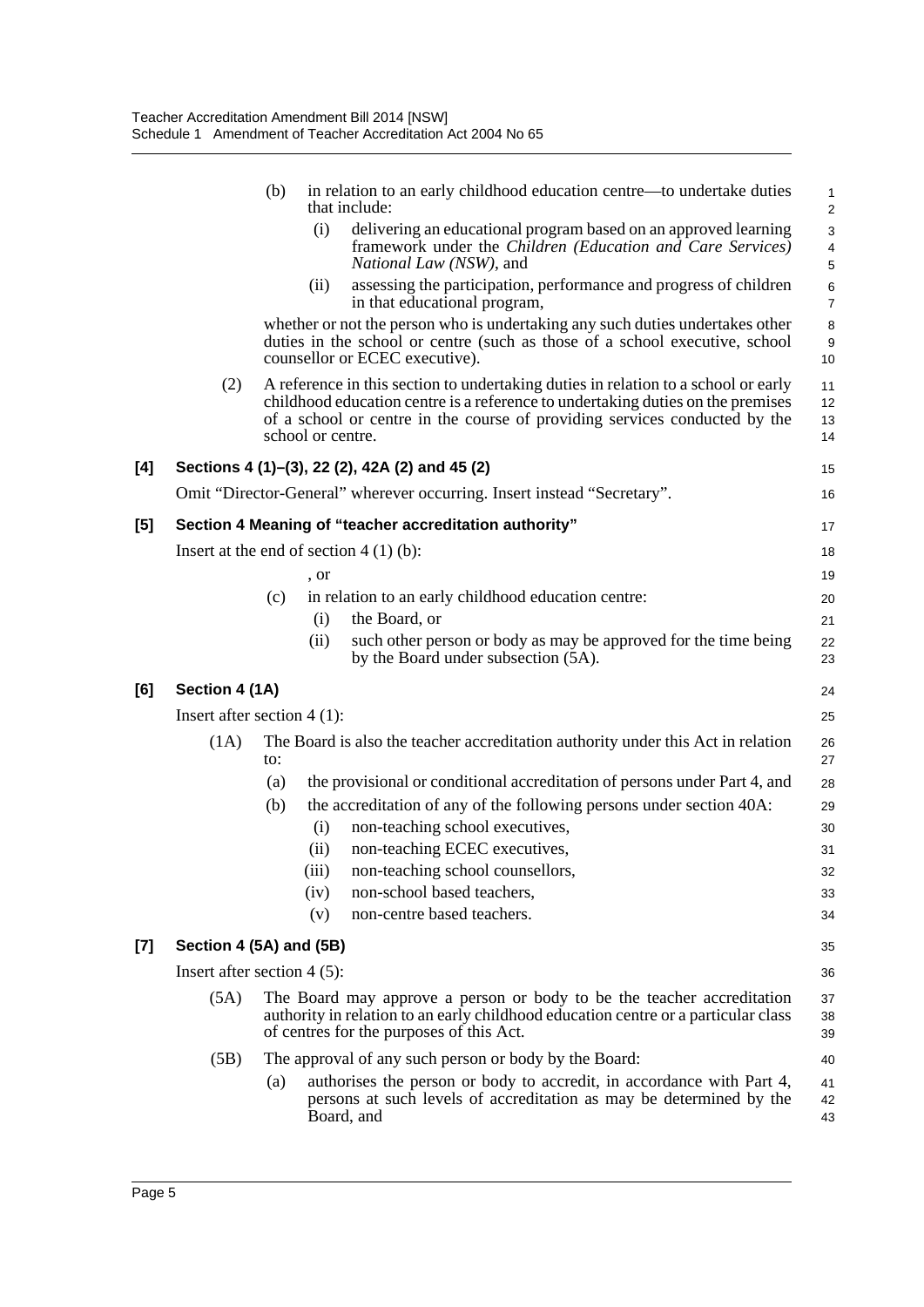|        |                                  | (b) | is subject to the requirement that the person or body complies with:<br>the accreditation procedures and guidelines set out in the<br>(i)                                                       | $\mathbf{1}$<br>$\overline{\mathbf{c}}$ |
|--------|----------------------------------|-----|-------------------------------------------------------------------------------------------------------------------------------------------------------------------------------------------------|-----------------------------------------|
|        |                                  |     | professional teaching standards, and<br>the conditions imposed by or under this Act, and<br>(ii)                                                                                                | 3<br>4                                  |
|        |                                  |     | such other conditions as the Board thinks fit to impose, and<br>(iii)                                                                                                                           | 5                                       |
|        |                                  | (c) | may be suspended or revoked at any time by the Board for such reasons<br>as the Board thinks fit.                                                                                               | 6<br>$\overline{7}$                     |
| [8]    |                                  |     | Section 7 Functions of Board under this Act                                                                                                                                                     | 8                                       |
|        |                                  |     | Insert "other" after "assist" in section $7(2)$ (c).                                                                                                                                            | 9                                       |
| [9]    | Section 7 (2) (f)                |     |                                                                                                                                                                                                 | 10                                      |
|        | Insert after section $7(2)$ (e): |     |                                                                                                                                                                                                 | 11                                      |
|        |                                  | (f) | to monitor, evaluate and report on the quality of initial and continuing<br>teacher education courses and programs approved by the Minister under<br>the professional teaching standards.       | 12<br>13<br>14                          |
| $[10]$ | Section 7 (3)                    |     |                                                                                                                                                                                                 | 15                                      |
|        |                                  |     | Omit the subsection. Insert instead:                                                                                                                                                            | 16                                      |
|        | (3)                              |     | The functions of the Board under this Act also include making<br>recommendations to the Minister as to whether or not the Minister approve:                                                     | 17<br>18                                |
|        |                                  | (a) | a teacher education course or program for the purposes of this Act, or                                                                                                                          | 19                                      |
|        |                                  | (b) | a person or body to provide professional development in accordance<br>with the requirements of the professional teaching standards.                                                             | 20<br>21                                |
| $[11]$ |                                  |     | <b>Section 13 Membership of Council</b>                                                                                                                                                         | 22                                      |
|        |                                  |     | Omit "10 persons" from section 13 (1) wherever occurring. Insert instead "11 persons".                                                                                                          | 23                                      |
| [12]   | <b>Section 13 (2)</b>            |     |                                                                                                                                                                                                 | 24                                      |
|        |                                  |     | Omit the subsection. Insert instead:                                                                                                                                                            | 25                                      |
|        | (2)                              |     | The appointed members are as follows:                                                                                                                                                           | 26                                      |
|        |                                  | (a) | a nominee of the NSW Teachers Federation,                                                                                                                                                       | 27                                      |
|        |                                  | (b) | a nominee of the NSW Independent Education Union,                                                                                                                                               | 28                                      |
|        |                                  | (c) | a nominee of the Secretary,                                                                                                                                                                     | 29                                      |
|        |                                  | (d) | a nominee of the Catholic Education Commission, NSW,                                                                                                                                            | 30                                      |
|        |                                  | (e) | a nominee of the Association of Independent Schools of NSW,                                                                                                                                     | 31                                      |
|        |                                  | (f) | a nominee of the NSW Council of Deans of Education,                                                                                                                                             | 32                                      |
|        |                                  | (g) | a person who, in the opinion of the Minister, has knowledge and<br>expertise in early childhood education,                                                                                      | 33<br>34                                |
|        |                                  | (h) | a person who, in the opinion of the Minister, represents the interests of<br>parents of school-age children,                                                                                    | 35<br>36                                |
|        |                                  | (i) | 2 persons who, in the opinion of the Minister, represent the interests of<br>teachers, with at least one such person being a member of the<br>Professional Teachers' Council NSW,               | 37<br>38<br>39                          |
|        |                                  | (i) | a person who, in the opinion of the Minister, has such qualifications or<br>experience as to enable the person to make a valuable contribution to<br>maintaining and improving teacher quality. | 40<br>41<br>42                          |
|        |                                  |     |                                                                                                                                                                                                 |                                         |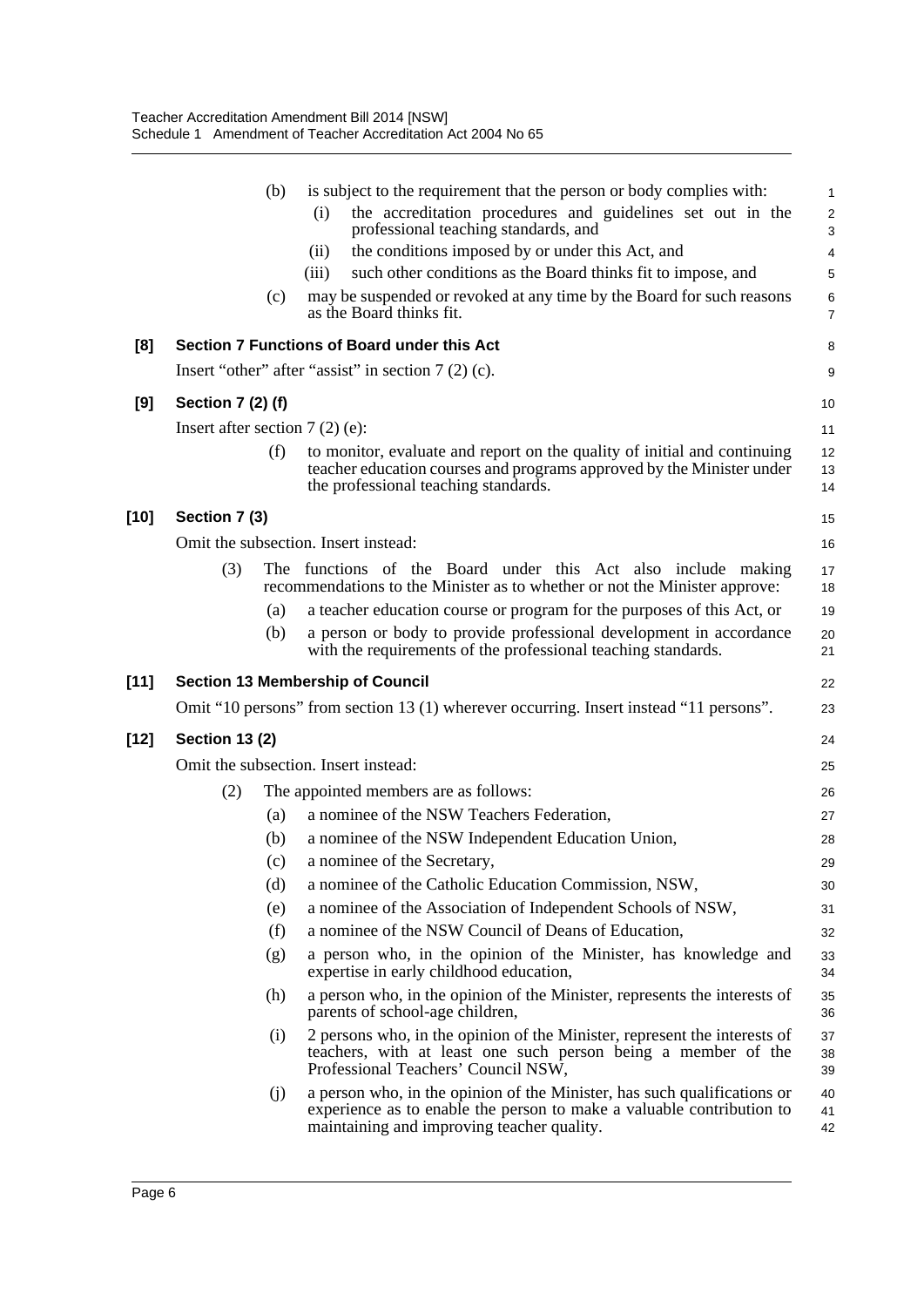| $[13]$ | <b>Section 17 Electoral list</b> |     |                                                                                                                                                                                                                                        | 1                 |
|--------|----------------------------------|-----|----------------------------------------------------------------------------------------------------------------------------------------------------------------------------------------------------------------------------------------|-------------------|
|        |                                  |     | Omit section 17 (2). Insert instead:                                                                                                                                                                                                   | $\overline{c}$    |
|        | (2)                              |     | However, a person is not to be enrolled on the electoral list:                                                                                                                                                                         | 3                 |
|        |                                  | (a) | if, in the case of a person who is required to be accredited, the person's<br>accreditation ceases or has been revoked, or                                                                                                             | 4<br>5            |
|        |                                  | (b) | during any period that the person's accreditation is suspended, or                                                                                                                                                                     | 6                 |
|        |                                  | (c) | if, in the case of a person who is not required to be accredited, the person<br>has been dismissed or suspended from employment as a teacher for any<br>reason for which the accreditation of a person may be revoked or<br>suspended. | 7<br>8<br>9<br>10 |
| $[14]$ |                                  |     | <b>Section 18 Accreditation list</b>                                                                                                                                                                                                   | 11                |
|        |                                  |     | Omit the note to section 18 $(3)$ .                                                                                                                                                                                                    | 12                |
| $[15]$ |                                  |     | Sections 19 (1) (b) and 40 (5)                                                                                                                                                                                                         | 13                |
|        |                                  |     | Omit "or 4" wherever occurring.                                                                                                                                                                                                        | 14                |
| $[16]$ | Section 19 (1) (c)               |     |                                                                                                                                                                                                                                        | 15                |
|        |                                  |     | Omit the paragraph. Insert instead:                                                                                                                                                                                                    | 16                |
|        |                                  | (c) | accreditation at proficient teacher level under Division 3 or 5,                                                                                                                                                                       | 17                |
| $[17]$ |                                  |     | Sections 19 (1) (d), 39 (2) (a) (ii) and (6) and 40 (2) (a) (i) and (5)                                                                                                                                                                | 18                |
|        |                                  |     | Omit "professional accomplishment" wherever occurring.                                                                                                                                                                                 | 19                |
|        |                                  |     | Insert instead "highly accomplished teacher".                                                                                                                                                                                          | 20                |
| $[18]$ |                                  |     | Sections 19 (1) (e), 39 (2) (a) (iii) and (6) and 40 (2) (a) (ii) and (5)                                                                                                                                                              | 21                |
|        |                                  |     | Omit "professional leadership" wherever occurring. Insert instead "lead teacher".                                                                                                                                                      | 22                |
| $[19]$ | centres                          |     | Section 21 Accreditation of teachers at schools and early childhood education                                                                                                                                                          | 23<br>24          |
|        |                                  |     | Insert "or early childhood education centre" after "a school" in section 21 (1).                                                                                                                                                       | 25                |
| $[20]$ | <b>Section 21 (1)</b>            |     |                                                                                                                                                                                                                                        | 26                |
|        |                                  |     | Insert "or centre" after "the school" wherever occurring.                                                                                                                                                                              | 27                |
| $[21]$ | Section 21 (1) (b) (ii)          |     |                                                                                                                                                                                                                                        | 28                |
|        |                                  |     | Insert "or centre" after "other school".                                                                                                                                                                                               | 29                |
| $[22]$ | Section 21 (1A)                  |     |                                                                                                                                                                                                                                        | 30                |
|        | Insert after section $21$ (1):   |     |                                                                                                                                                                                                                                        | 31                |
|        | (1A)                             |     | Subsection (1) does not apply in relation to the provisional or conditional<br>accreditation of a person by the Board under this Part.                                                                                                 | 32<br>33          |
| $[23]$ | <b>Section 21 (2)</b>            |     |                                                                                                                                                                                                                                        | 34                |
|        |                                  |     | Insert "or early childhood education centre" after "school".                                                                                                                                                                           | 35                |
| $[24]$ | <b>Section 21 (3)</b>            |     |                                                                                                                                                                                                                                        | 36                |
|        |                                  |     | Omit "or expertise". Insert instead ", learning or expertise".                                                                                                                                                                         | 37                |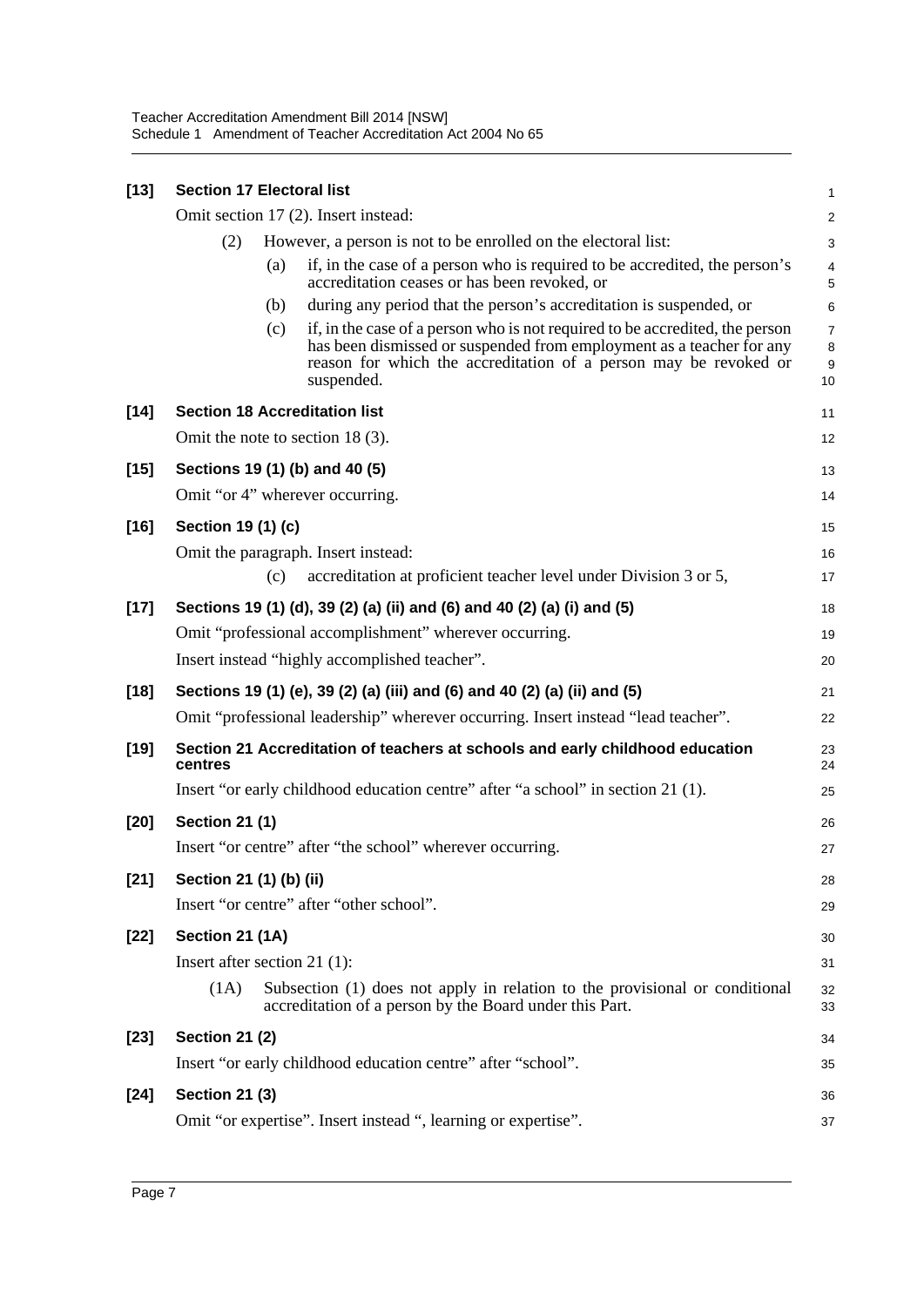| $[25]$ |     | <b>Section 21 (3)</b>                          |     | Omit "areas of study". Insert instead "areas of study or learning".                                                                                                                                                                                                                                                                                           | 1<br>$\overline{\mathbf{c}}$ |
|--------|-----|------------------------------------------------|-----|---------------------------------------------------------------------------------------------------------------------------------------------------------------------------------------------------------------------------------------------------------------------------------------------------------------------------------------------------------------|------------------------------|
|        |     |                                                |     |                                                                                                                                                                                                                                                                                                                                                               |                              |
| $[26]$ |     |                                                |     | Section 22 Accreditation decisions to be provided to Board<br>Omit "or the Minister" from section 22 (2). Insert instead ", the Minister or the Board".                                                                                                                                                                                                       | 3                            |
|        |     |                                                |     |                                                                                                                                                                                                                                                                                                                                                               | 4                            |
| $[27]$ |     | Omit section 23 (3).                           |     | <b>Section 23 Procedural matters</b>                                                                                                                                                                                                                                                                                                                          | 5                            |
|        |     |                                                |     |                                                                                                                                                                                                                                                                                                                                                               | 6                            |
| $[28]$ |     | <b>Section 23A</b><br>Insert after section 23: |     |                                                                                                                                                                                                                                                                                                                                                               | 7                            |
|        |     |                                                |     |                                                                                                                                                                                                                                                                                                                                                               | 8                            |
|        | 23A |                                                |     | <b>Conditions of accreditation</b>                                                                                                                                                                                                                                                                                                                            | 9                            |
|        |     | (1)                                            |     | The accreditation of a person under this Part is subject to such conditions as<br>are imposed by this Act or prescribed by the regulations.                                                                                                                                                                                                                   | 10<br>11                     |
|        |     | (2)                                            |     | The accreditation of a person under this Part is also subject to such conditions<br>as may be specified in the rules of the Board.                                                                                                                                                                                                                            | 12<br>13                     |
| $[29]$ |     | <b>Section 24</b>                              |     |                                                                                                                                                                                                                                                                                                                                                               | 14                           |
|        |     |                                                |     | Omit the section. Insert instead:                                                                                                                                                                                                                                                                                                                             | 15                           |
|        | 24  |                                                |     | <b>Revocation of accreditation</b>                                                                                                                                                                                                                                                                                                                            | 16                           |
|        |     | (1)                                            |     | A teacher accreditation authority may revoke the accreditation of a person on<br>any of the following grounds:                                                                                                                                                                                                                                                | 17<br>18                     |
|        |     |                                                | (a) | the authority is satisfied that the person is a disqualified person within<br>the meaning of the Child Protection (Working with Children) Act 2012,                                                                                                                                                                                                           | 19<br>20                     |
|        |     |                                                | (b) | the person is found guilty of an offence punishable by imprisonment for<br>12 months or more,                                                                                                                                                                                                                                                                 | 21<br>22                     |
|        |     |                                                | (c) | the person is found guilty of an offence under this Act,                                                                                                                                                                                                                                                                                                      | 23                           |
|        |     |                                                | (d) | the person is found guilty more than once during the period of 5 years<br>immediately before the revocation of any other type of offence that, in<br>the opinion of the authority, involves an act or conduct that is of a nature<br>that would reflect adversely on a teacher's professional standing or<br>integrity or suitability or competence to teach, | 24<br>25<br>26<br>27<br>28   |
|        |     |                                                | (e) | the person has:                                                                                                                                                                                                                                                                                                                                               | 29                           |
|        |     |                                                |     | (i) been dismissed from employment as a teacher (whether on a<br>permanent, temporary, part-time or casual basis) or has resigned<br>from such employment before being dismissed, or                                                                                                                                                                          | 30<br>31<br>32               |
|        |     |                                                |     | been included in the list of persons maintained by the Secretary<br>(ii)<br>under section 7 (1) (e) of the Teaching Service Act 1980 as a<br>person who is not to be employed in the Teaching Service,                                                                                                                                                        | 33<br>34<br>35               |
|        |     |                                                |     | because of any misconduct that, in the opinion of the authority, is of a<br>nature that would reflect adversely on a teacher's professional standing<br>or integrity or suitability or competence to teach,                                                                                                                                                   | 36<br>37<br>38               |
|        |     |                                                | (f) | the authority is satisfied that the person has failed to comply with any<br>condition to which the person's accreditation is subject,                                                                                                                                                                                                                         | 39<br>40                     |
|        |     |                                                | (g) | the authority is satisfied that the person has failed to comply with any of<br>the requirements of the professional teaching standards that apply to the<br>person.                                                                                                                                                                                           | 41<br>42<br>43               |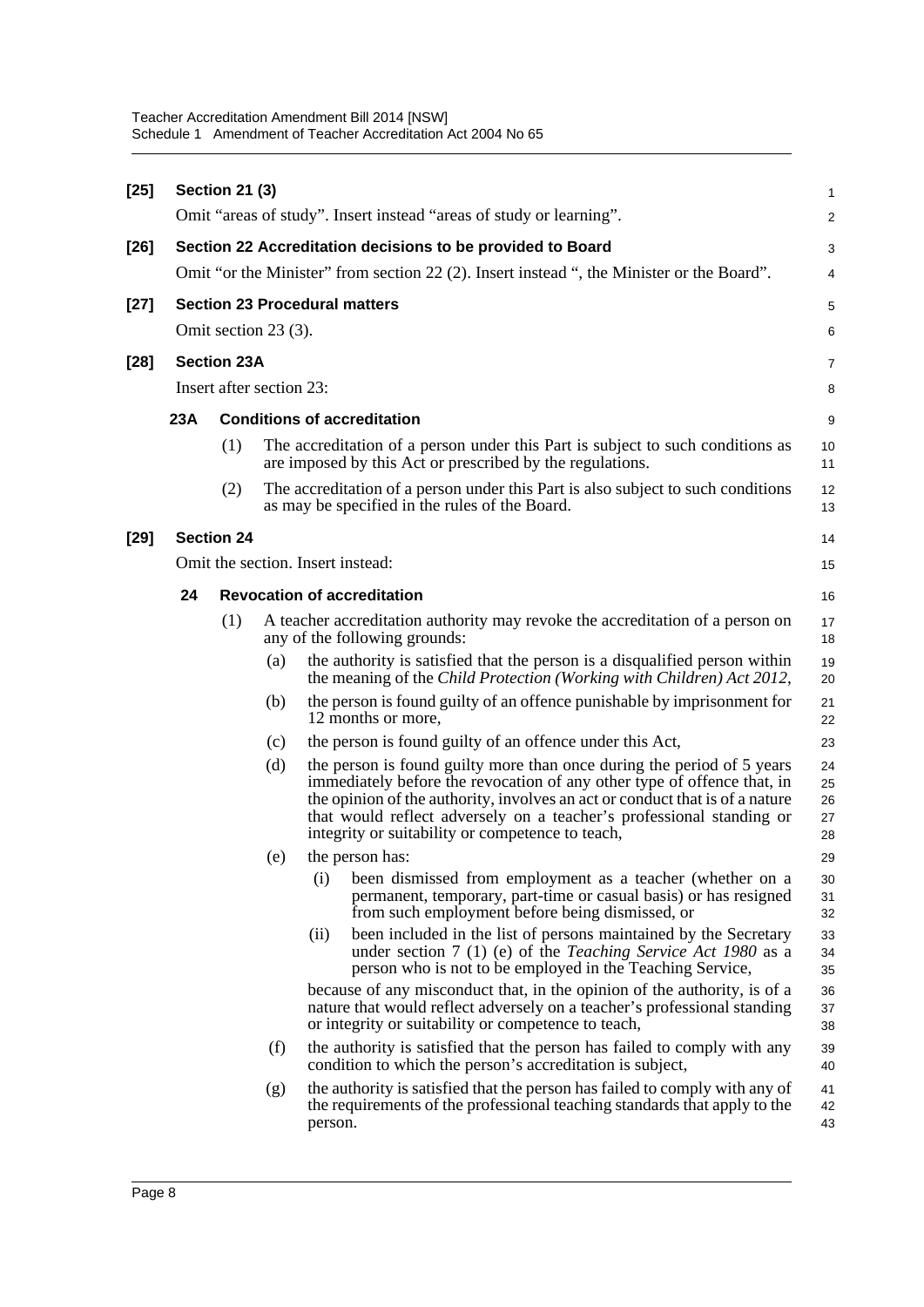|        |                                                                                | (2)                | The Board may exercise the function of a teacher accreditation authority under<br>this section in relation to a person even though the person was accredited by a<br>teacher accreditation authority other than the Board.                                                                                                                                                                                                                                                    | 1<br>$\overline{\mathbf{c}}$<br>3 |  |  |  |
|--------|--------------------------------------------------------------------------------|--------------------|-------------------------------------------------------------------------------------------------------------------------------------------------------------------------------------------------------------------------------------------------------------------------------------------------------------------------------------------------------------------------------------------------------------------------------------------------------------------------------|-----------------------------------|--|--|--|
| [30]   |                                                                                |                    | <b>Section 24A Suspension of accreditation</b>                                                                                                                                                                                                                                                                                                                                                                                                                                | 4                                 |  |  |  |
|        |                                                                                |                    | Omit "serious" wherever occurring in section 24A (1) (b) and (2) (a) and (c).                                                                                                                                                                                                                                                                                                                                                                                                 | 5                                 |  |  |  |
| $[31]$ |                                                                                |                    | Section 24A (1), note                                                                                                                                                                                                                                                                                                                                                                                                                                                         | 6                                 |  |  |  |
|        |                                                                                | Omit the note.     |                                                                                                                                                                                                                                                                                                                                                                                                                                                                               | 7                                 |  |  |  |
| [32]   |                                                                                | Section 24A (3)    |                                                                                                                                                                                                                                                                                                                                                                                                                                                                               | 8                                 |  |  |  |
|        |                                                                                |                    | Omit the subsection. Insert instead:                                                                                                                                                                                                                                                                                                                                                                                                                                          | 9                                 |  |  |  |
|        |                                                                                | (3)                | This section does not authorise the suspension of a person's accreditation for<br>failure to pay the annual fee required under section 25.<br>Note. Section 25 (4) authorises the Board to suspend a person's accreditation for                                                                                                                                                                                                                                               | 10<br>11<br>12                    |  |  |  |
|        |                                                                                |                    | failure to pay the annual fee.                                                                                                                                                                                                                                                                                                                                                                                                                                                | 13                                |  |  |  |
| $[33]$ |                                                                                | Section 24A (4)    |                                                                                                                                                                                                                                                                                                                                                                                                                                                                               | 14                                |  |  |  |
|        |                                                                                |                    | Insert "whether under this or any other section of this Act" after "suspended".                                                                                                                                                                                                                                                                                                                                                                                               | 15                                |  |  |  |
| $[34]$ |                                                                                | Section 24A (5)    |                                                                                                                                                                                                                                                                                                                                                                                                                                                                               | 16                                |  |  |  |
|        |                                                                                |                    | Insert after section 24A (4):                                                                                                                                                                                                                                                                                                                                                                                                                                                 | 17                                |  |  |  |
|        |                                                                                | (5)                | The Board may exercise the function of a teacher accreditation authority under<br>this section in relation to a person even though the person was accredited by a<br>teacher accreditation authority other than the Board.                                                                                                                                                                                                                                                    | 18<br>19<br>20                    |  |  |  |
| [35]   |                                                                                |                    | Section 24B Criteria for determining revocation or suspension of accreditation on<br>general grounds                                                                                                                                                                                                                                                                                                                                                                          | 21<br>22                          |  |  |  |
|        |                                                                                |                    | Insert "or 25 (4)" after "section 24A".                                                                                                                                                                                                                                                                                                                                                                                                                                       | 23                                |  |  |  |
| [36]   | Section 24C Notice to be given of intention to suspend or revoke accreditation |                    |                                                                                                                                                                                                                                                                                                                                                                                                                                                                               |                                   |  |  |  |
|        |                                                                                |                    | Insert after section $24C(2)$ :                                                                                                                                                                                                                                                                                                                                                                                                                                               | 25                                |  |  |  |
|        |                                                                                | (3)                | This section also applies in relation to the suspension by the Board of a<br>person's accreditation for failure to pay the annual fee under section 25.                                                                                                                                                                                                                                                                                                                       | 26<br>27                          |  |  |  |
| [37]   |                                                                                | <b>Section 24D</b> |                                                                                                                                                                                                                                                                                                                                                                                                                                                                               | 28                                |  |  |  |
|        |                                                                                |                    | Insert after section 24C:                                                                                                                                                                                                                                                                                                                                                                                                                                                     | 29                                |  |  |  |
|        | 24D                                                                            |                    | Placing accreditation on hold during leave of absence from teaching                                                                                                                                                                                                                                                                                                                                                                                                           | 30                                |  |  |  |
|        |                                                                                | (1)                | The Board may, on application by a person who is accredited, place the<br>person's accreditation on hold during any period that the person takes leave of<br>absence from teaching in New South Wales.                                                                                                                                                                                                                                                                        | 31<br>32<br>33                    |  |  |  |
|        |                                                                                | (2)                | Any such period may not, except in any particular case approved by the Board,<br>be less than 6 months or more than 5 years.                                                                                                                                                                                                                                                                                                                                                  | 34<br>35                          |  |  |  |
|        |                                                                                | (3)                | A person is taken not to be accredited under this Act during any period that the<br>person's accreditation is placed on hold under this section. However, the<br>person may, during that period, undertake courses or carry out duties for the<br>purposes of enabling the person to satisfy the requirements of the professional<br>teaching standards relating to professional development and continuing<br>teacher education once the accreditation is no longer on hold. | 36<br>37<br>38<br>39<br>40<br>41  |  |  |  |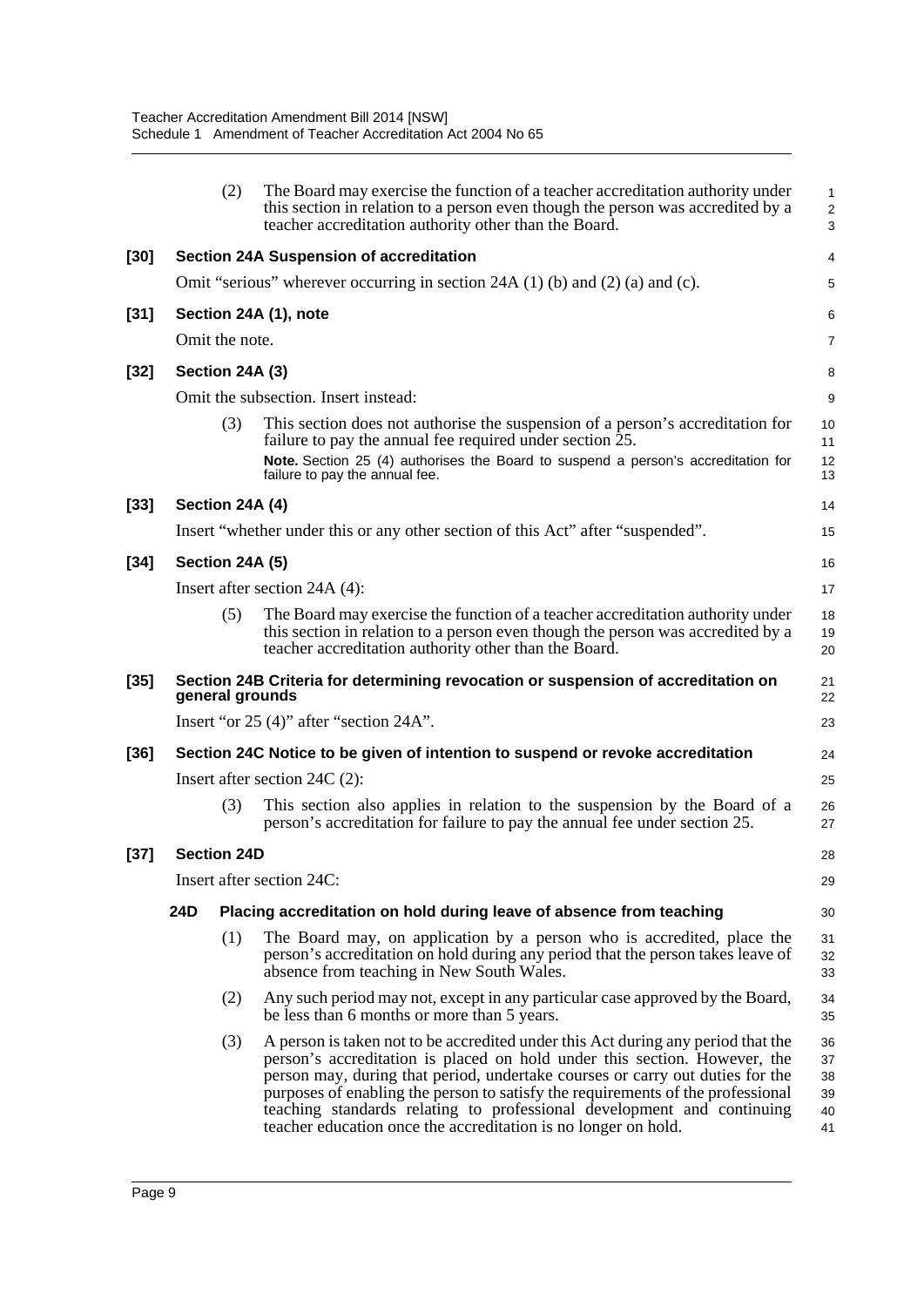|      |     | (4)                | The placing of a person's accreditation on hold under this section also has the<br>effect of suspending the period in which the person is required to satisfy<br>conditions for continuing accreditation under the professional teaching<br>standards.<br>Note. See also sections 30 (7) and 31 (6) which provide that any period that a person's<br>accreditation is placed on hold under this section is to be disregarded when<br>determining the period of a person's provisional or conditional accreditation. | 1<br>$\overline{\mathbf{c}}$<br>3<br>$\overline{\mathbf{4}}$<br>5<br>6<br>7 |
|------|-----|--------------------|---------------------------------------------------------------------------------------------------------------------------------------------------------------------------------------------------------------------------------------------------------------------------------------------------------------------------------------------------------------------------------------------------------------------------------------------------------------------------------------------------------------------|-----------------------------------------------------------------------------|
| [38] |     |                    | <b>Section 25 Annual fee</b>                                                                                                                                                                                                                                                                                                                                                                                                                                                                                        | 8                                                                           |
|      |     |                    | Omit section 25 (4). Insert instead:                                                                                                                                                                                                                                                                                                                                                                                                                                                                                | 9                                                                           |
|      |     | (4)                | The Board may suspend the accreditation of a person for failure to pay the<br>annual fee.                                                                                                                                                                                                                                                                                                                                                                                                                           | 10<br>11                                                                    |
|      |     | (5)                | The Board must, before suspending a person's accreditation for failure to pay<br>the annual fee, give at least 14 days' notice of its intention to do so to the<br>person's employer.                                                                                                                                                                                                                                                                                                                               | 12<br>13<br>14                                                              |
| [39] |     | <b>Section 25A</b> |                                                                                                                                                                                                                                                                                                                                                                                                                                                                                                                     | 15                                                                          |
|      |     |                    | Insert after section 25:                                                                                                                                                                                                                                                                                                                                                                                                                                                                                            | 16                                                                          |
|      | 25A |                    | Working with children check clearances                                                                                                                                                                                                                                                                                                                                                                                                                                                                              | 17                                                                          |
|      |     | (1)                | A person cannot be accredited under this Part by a teacher accreditation<br>authority unless the person holds a working with children check clearance<br>under the Child Protection (Working with Children) Act 2012.                                                                                                                                                                                                                                                                                               | 18<br>19<br>20                                                              |
|      |     | (2)                | It is a condition of the accreditation of a person under this Part that the person<br>holds a working with children check clearance under the Child Protection<br>(Working with Children) Act 2012.                                                                                                                                                                                                                                                                                                                 | 21<br>22<br>23                                                              |
| [40] |     |                    | Section 27 Administrative review of certain decisions                                                                                                                                                                                                                                                                                                                                                                                                                                                               | 24                                                                          |
|      |     |                    | Insert after section $27(1)(b)$ :                                                                                                                                                                                                                                                                                                                                                                                                                                                                                   | 25                                                                          |
|      |     |                    | a recommendation of the Board under section $7(3)$ that the Minister not<br>(c)<br>approve:                                                                                                                                                                                                                                                                                                                                                                                                                         | 26<br>27                                                                    |
|      |     |                    | (i)<br>a teacher education course or program, or<br>a person or body to provide professional development.<br>(ii)                                                                                                                                                                                                                                                                                                                                                                                                   | 28<br>29                                                                    |
| [41] |     |                    | Part 4, Division 3                                                                                                                                                                                                                                                                                                                                                                                                                                                                                                  | 30                                                                          |
|      |     |                    | Omit the Division. Insert instead:                                                                                                                                                                                                                                                                                                                                                                                                                                                                                  | 31                                                                          |
|      |     | <b>Division 3</b>  | <b>Mandatory accreditation</b>                                                                                                                                                                                                                                                                                                                                                                                                                                                                                      | 32                                                                          |
|      | 28  |                    | Requirement for teachers to be accredited                                                                                                                                                                                                                                                                                                                                                                                                                                                                           | 33                                                                          |
|      |     | (1)                | A person must not teach in a school or early childhood education centre unless<br>the person is accredited.                                                                                                                                                                                                                                                                                                                                                                                                         | 34<br>35                                                                    |
|      |     |                    | Maximum penalty: 100 penalty units.                                                                                                                                                                                                                                                                                                                                                                                                                                                                                 | 36                                                                          |
|      |     | (2)                | A person must not employ another person to teach in a school or early<br>childhood education centre unless the other person:                                                                                                                                                                                                                                                                                                                                                                                        | 37<br>38                                                                    |
|      |     |                    | is accredited, and<br>(a)                                                                                                                                                                                                                                                                                                                                                                                                                                                                                           | 39                                                                          |
|      |     |                    | (b)<br>if conditionally accredited under section 31—is working under the<br>on-site supervision of a teacher who is not provisionally or<br>conditionally accredited.                                                                                                                                                                                                                                                                                                                                               | 40<br>41<br>42                                                              |
|      |     |                    | Maximum penalty: 100 penalty units.                                                                                                                                                                                                                                                                                                                                                                                                                                                                                 | 43                                                                          |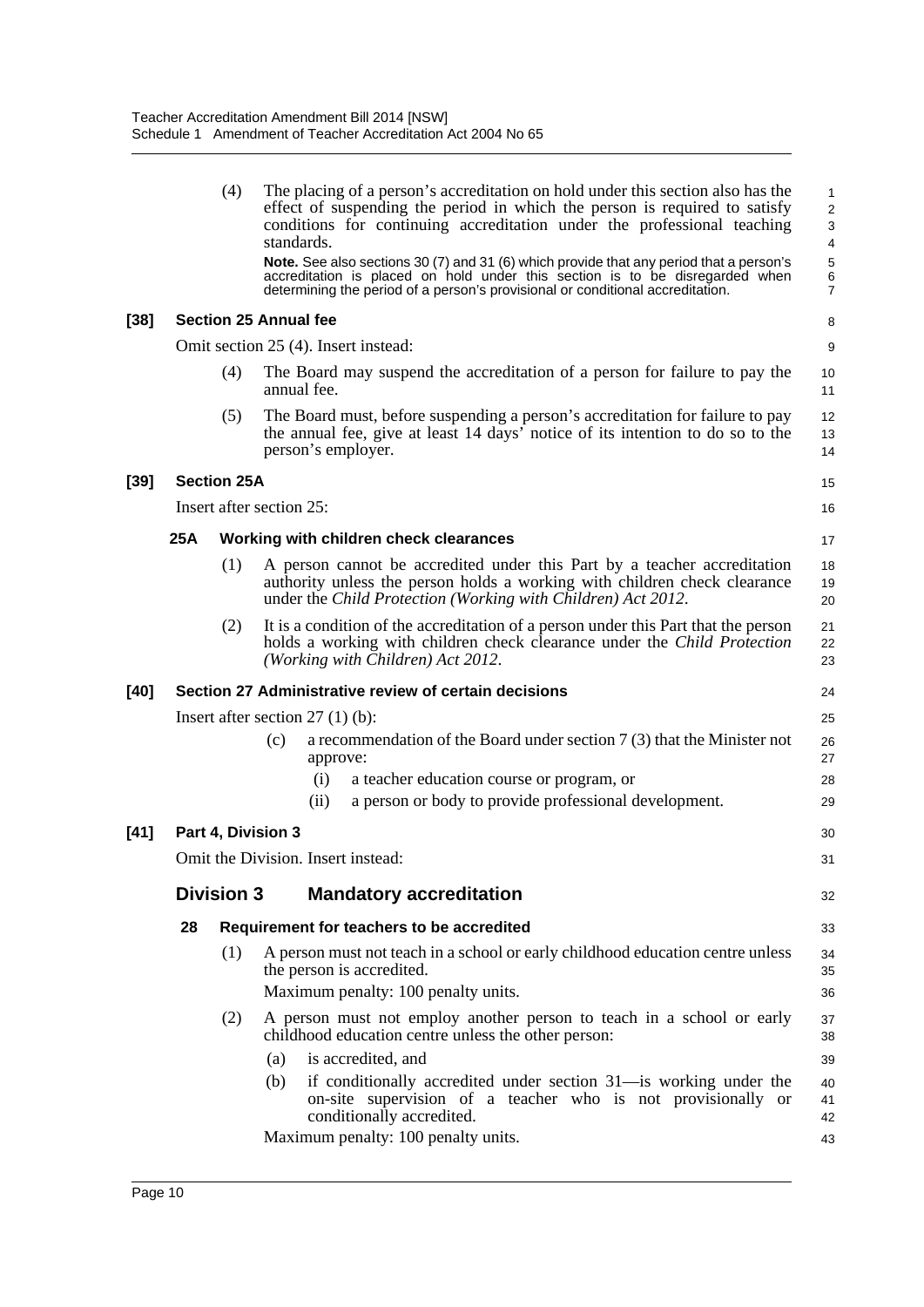|    | (3) |                                  | Subsections $(1)$ and $(2)$ do not apply in relation to a person who:                                                                                                                                                                                                                                              | 1                        |
|----|-----|----------------------------------|--------------------------------------------------------------------------------------------------------------------------------------------------------------------------------------------------------------------------------------------------------------------------------------------------------------------|--------------------------|
|    |     | (a)                              | was employed as a school teacher before 1 October 2004, and                                                                                                                                                                                                                                                        | 2                        |
|    |     | (b)                              | has remained employed as a school teacher,                                                                                                                                                                                                                                                                         | 3                        |
|    |     |                                  | until the date appointed by proclamation for the purposes of this subsection.                                                                                                                                                                                                                                      | $\overline{4}$           |
|    | (4) |                                  | Subsections $(1)$ and $(2)$ do not apply in relation to a person who is employed<br>as a teacher in an early childhood education centre until the date appointed by<br>proclamation for the purposes of this subsection.                                                                                           | 5<br>6<br>$\overline{7}$ |
| 29 |     |                                  | Provisions relating to employment                                                                                                                                                                                                                                                                                  | 8                        |
|    | (1) |                                  | The employment of a person as a teacher may be terminated by the person's<br>employer if the person's accreditation is revoked under this Act.                                                                                                                                                                     | 9<br>10                  |
|    | (2) |                                  | A person who is required to be accredited may be suspended from<br>employment as a teacher by the person's employer during any period in which<br>the person's accreditation is suspended.                                                                                                                         | 11<br>12<br>13           |
|    | (3) |                                  | A person who is suspended from employment as a teacher under this section<br>for any period is, for the purposes of section 28 (2), taken not to be employed<br>as a teacher during that period.                                                                                                                   | 14<br>15<br>16           |
|    | (4) |                                  | Nothing in this Act requires an employer who terminates or suspends the<br>employment of a person as a teacher in accordance with this Act to provide<br>alternative employment to the person.                                                                                                                     | 17<br>18<br>19           |
|    |     |                                  | Note. In the case of government school teachers, the employer's power under this<br>section to terminate or suspend a person's employment as a teacher is separate from<br>any power under the Teaching Service Act 1980.                                                                                          | 20<br>21<br>22           |
| 30 |     | <b>Provisional accreditation</b> |                                                                                                                                                                                                                                                                                                                    | 23                       |
|    | (1) |                                  | The Board may, on application by a person who is required to be accredited:                                                                                                                                                                                                                                        | 24                       |
|    |     | (a)                              | provisionally accredit the person, or                                                                                                                                                                                                                                                                              | 25                       |
|    |     | (b)                              | refuse to provisionally accredit the person.                                                                                                                                                                                                                                                                       | 26                       |
|    | (2) |                                  | The Board may provisionally accredit a person if the Board is satisfied that:                                                                                                                                                                                                                                      | 27                       |
|    |     | (a)                              | the person meets the requirements specified in the professional teaching<br>standards for provisional accreditation, and                                                                                                                                                                                           | 28<br>29                 |
|    |     | (b)                              | the person has completed an approved course and will receive a<br>qualification in relation to that course.                                                                                                                                                                                                        | 30<br>31                 |
|    | (3) |                                  | In the case of a person referred to in subsection $(2)$ (b), it is a condition of a<br>person's provisional accreditation that the person provides the Board with<br>evidence of the person's qualification as soon as practicable after receiving his<br>or her qualification in relation to the approved course. | 32<br>33<br>34<br>35     |
|    | (4) | accredited if the person:        | The Board may also provisionally accredit a person who is conditionally                                                                                                                                                                                                                                            | 36<br>37                 |
|    |     | (a)                              | has, within the first 12 months of the person's conditional accreditation,<br>completed an approved course, and                                                                                                                                                                                                    | 38<br>39                 |
|    |     | (b)                              | has provided the Board with evidence of that completion.                                                                                                                                                                                                                                                           | 40                       |
|    | (5) | this Act):                       | The provisional accreditation of a person ceases (unless sooner revoked under                                                                                                                                                                                                                                      | 41<br>42                 |
|    |     | (a)                              | at the end of the relevant period, or                                                                                                                                                                                                                                                                              | 43                       |
|    |     | (b)                              | if the person is accredited at proficient teacher level by a teacher<br>accreditation authority before the end of the relevant period.                                                                                                                                                                             | 44<br>45                 |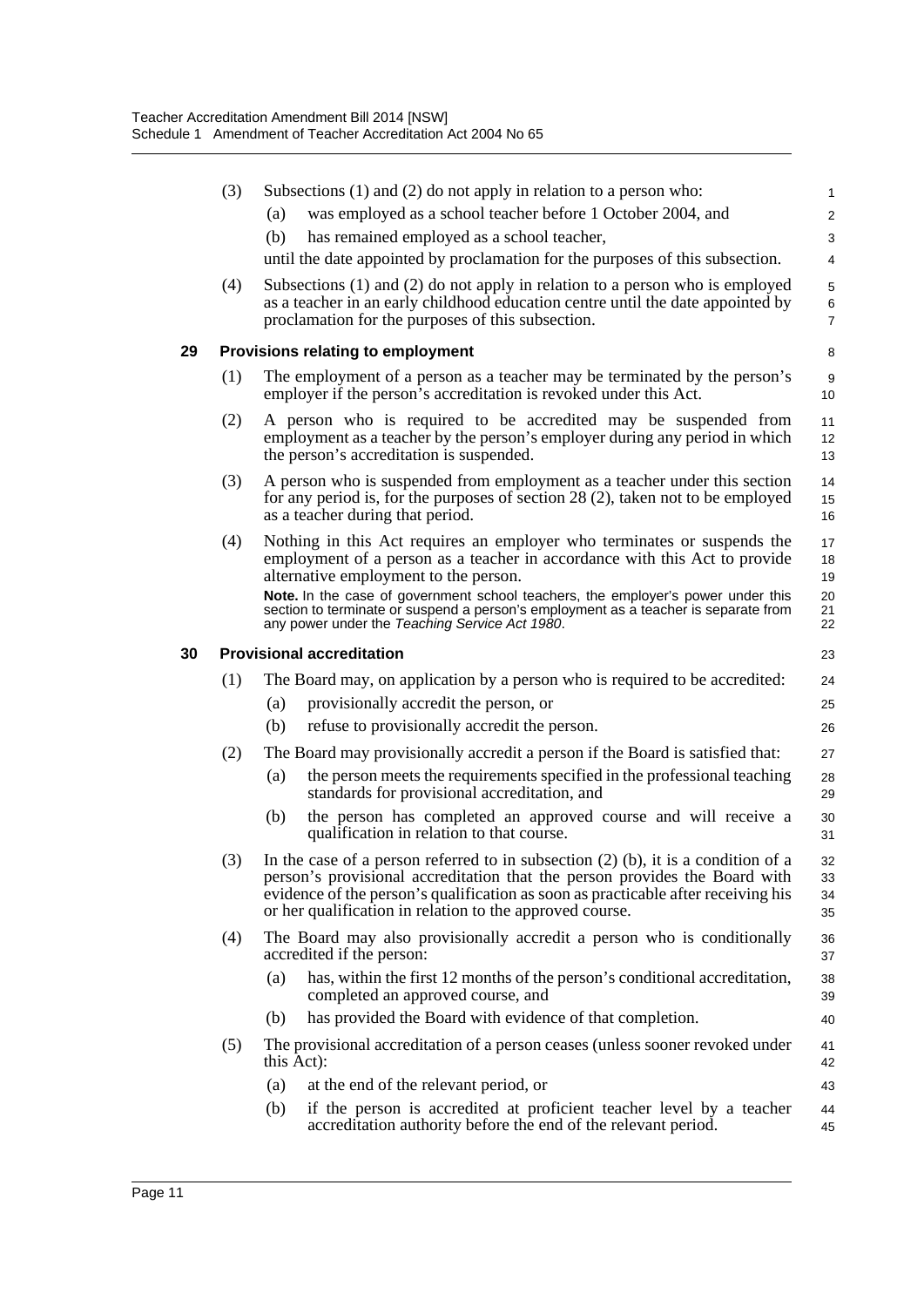|    | (6) |     | In this section:                                                                                                                                                                                                                       | 1                             |
|----|-----|-----|----------------------------------------------------------------------------------------------------------------------------------------------------------------------------------------------------------------------------------------|-------------------------------|
|    |     |     | relevant period, in relation to a person who is provisionally accredited under<br>this section, means:                                                                                                                                 | $\overline{\mathbf{c}}$<br>3  |
|    |     | (a) | if the person is employed on a full-time basis—the period of 3 years (or<br>such longer period as may be determined by the Board in any particular<br>case) following the date on which the person was provisionally<br>accredited, or | 4<br>5<br>6<br>$\overline{7}$ |
|    |     | (b) | if the person is employed on a casual or part-time basis:                                                                                                                                                                              | 8                             |
|    |     |     | the period determined in accordance with the regulations to be<br>(i)<br>commensurate with the 3-year period for persons employed on a<br>full-time basis, or                                                                          | 9<br>10<br>11                 |
|    |     |     | such longer period as may be determined by the Board in any<br>(ii)<br>particular case,                                                                                                                                                | 12<br>13                      |
|    |     |     | following the date on which the person was provisionally accredited.                                                                                                                                                                   | 14                            |
|    | (7) |     | However, any period during which a person's accreditation is placed on hold<br>under section 24D is to be disregarded for the purposes of determining the<br>relevant period for a person.                                             | 15<br>16<br>17                |
| 31 |     |     | <b>Conditional accreditation</b>                                                                                                                                                                                                       | 18                            |
|    | (1) |     | This section applies to a person who is required to be accredited and who<br>meets the requirements specified in the professional teaching standards for<br>provisional accreditation but who has not completed an approved course.    | 19<br>20<br>21                |
|    | (2) |     | The Board may, on application by a person to whom this section applies:                                                                                                                                                                | 22                            |
|    |     | (a) | conditionally accredit the person, or                                                                                                                                                                                                  | 23                            |
|    |     | (b) | refuse to conditionally accredit the person.                                                                                                                                                                                           | 24                            |
|    | (3) |     | The Board may conditionally accredit a person only if:                                                                                                                                                                                 | 25                            |
|    |     | (a) | the person:                                                                                                                                                                                                                            | 26                            |
|    |     |     | holds a degree in an area that, in the opinion of the Board, is<br>(i)<br>relevant to the area in which the person is or is to be employed to<br>teach, and                                                                            | 27<br>28<br>29                |
|    |     |     | produces evidence of an offer of employment as a teacher, or<br>(i)                                                                                                                                                                    | 30                            |
|    |     | (b) | the Board is satisfied that the person has completed a substantial part of<br>an approved course.                                                                                                                                      | 31<br>32                      |
|    | (4) |     | The conditional accreditation of a person under this section ceases (unless<br>sooner revoked under this Act):                                                                                                                         | 33<br>34                      |
|    |     | (a) | at the end of the relevant period, or                                                                                                                                                                                                  | 35                            |
|    |     | (b) | if the person is provisionally accredited by the Board before the end of<br>the relevant period, or                                                                                                                                    | 36<br>37                      |
|    |     | (c) | if the person is accredited at proficient teacher level by a teacher<br>accreditation authority before the end of the relevant period.                                                                                                 | 38<br>39                      |
|    | (5) |     | In this section:                                                                                                                                                                                                                       | 40                            |
|    |     |     | relevant period, in relation to a person who is conditionally accredited under<br>this section, means:                                                                                                                                 | 41<br>42                      |
|    |     | (a) | if the person is employed on a full-time basis—the period of 4 years (or<br>such longer period as may be determined by the Board in any particular<br>case) following the date on which the person was conditionally<br>accredited, or | 43<br>44<br>45<br>46          |
|    |     |     |                                                                                                                                                                                                                                        |                               |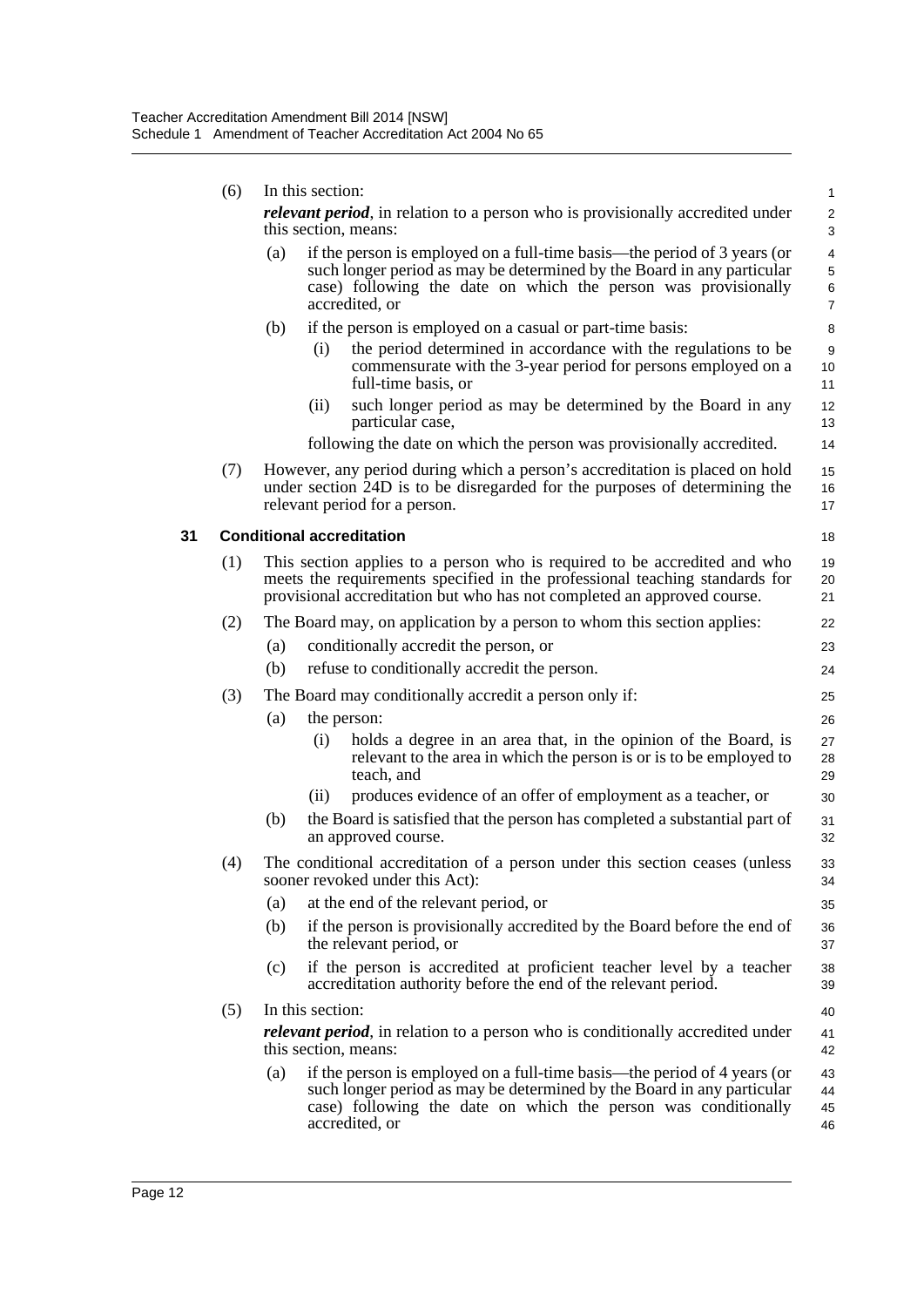|    |     | (b)                                                                                                                                                                      | if the person is employed on a casual or part-time basis:                                                                                                                                                                                                       | $\mathbf{1}$                        |  |
|----|-----|--------------------------------------------------------------------------------------------------------------------------------------------------------------------------|-----------------------------------------------------------------------------------------------------------------------------------------------------------------------------------------------------------------------------------------------------------------|-------------------------------------|--|
|    |     |                                                                                                                                                                          | the period determined in accordance with the regulations to be<br>(i)<br>commensurate with the 4-year period for persons employed on a<br>full-time basis, or                                                                                                   | $\mathbf{2}$<br>3<br>$\overline{4}$ |  |
|    |     |                                                                                                                                                                          | such longer period as may be determined by the Board in any<br>(ii)<br>particular case,                                                                                                                                                                         | 5<br>6                              |  |
|    |     |                                                                                                                                                                          | following the date on which the person was conditionally accredited.                                                                                                                                                                                            | $\overline{7}$                      |  |
|    | (6) |                                                                                                                                                                          | However, any period during which a person's accreditation is placed on hold<br>under section 24D is to be disregarded for the purposes of determining the<br>relevant period for a person.                                                                      | 8<br>9<br>10                        |  |
| 32 |     |                                                                                                                                                                          | Accreditation of teachers at proficient teacher level                                                                                                                                                                                                           | 11                                  |  |
|    | (1) | A teacher accreditation authority may, on application by a person who is<br>required to be accredited, accredit the person at proficient teacher level if the<br>person: |                                                                                                                                                                                                                                                                 |                                     |  |
|    |     | (a)                                                                                                                                                                      | is provisionally accredited under section 30, or                                                                                                                                                                                                                | 15                                  |  |
|    |     | (b)                                                                                                                                                                      | is conditionally accredited under section 31 and has completed an<br>approved course, or                                                                                                                                                                        | 16<br>17                            |  |
|    |     | (c)                                                                                                                                                                      | satisfies any requirements for accreditation that are prescribed by the<br>regulations or specified in the rules of the Board,                                                                                                                                  | 18<br>19                            |  |
|    |     |                                                                                                                                                                          | and the authority is satisfied that the person meets the requirements for<br>accreditation at proficient teacher level.                                                                                                                                         | 20<br>21                            |  |
|    | (2) |                                                                                                                                                                          | A teacher accreditation authority may refuse an application to accredit a<br>person at proficient teacher level.                                                                                                                                                | 22<br>23                            |  |
|    | (3) |                                                                                                                                                                          | The decision by a teacher accreditation authority to accredit a person at<br>proficient teacher level has no effect unless the person has completed an<br>approved course.                                                                                      | 24<br>25<br>26                      |  |
|    | (4) |                                                                                                                                                                          | A person who is accredited at proficient teacher level may for any purpose be<br>referred to as a person who is fully accredited.                                                                                                                               | 27<br>28                            |  |
|    |     |                                                                                                                                                                          | Note. Under transitional arrangements referred to in Schedule 3, persons formerly<br>referred to in this Act as "transition scheme teachers" may also be accredited by a<br>teacher accreditation authority at proficient teacher level.                        | 29<br>30<br>31                      |  |
| 33 |     |                                                                                                                                                                          | <b>Provisional re-accreditation</b>                                                                                                                                                                                                                             | 32                                  |  |
|    | (1) |                                                                                                                                                                          | This section applies to a person:                                                                                                                                                                                                                               | 33                                  |  |
|    |     | (a)                                                                                                                                                                      | whose accreditation by a teacher accreditation authority at proficient<br>teacher level has been revoked on the grounds that the person has failed<br>to comply with the continuing accreditation requirements under the<br>professional teaching standards, or | 34<br>35<br>36<br>37                |  |
|    |     | (b)                                                                                                                                                                      | whose provisional accreditation under section 30 has ceased because<br>the person has failed to be accredited at proficient teacher level by a<br>teacher accreditation authority within the relevant period under that<br>section, or                          | 38<br>39<br>40<br>41                |  |
|    |     | (c)                                                                                                                                                                      | whose accreditation at any level has been revoked on any of the grounds<br>referred to in section 24 (1) (b)–(g).                                                                                                                                               | 42<br>43                            |  |
|    | (2) |                                                                                                                                                                          | The Board may, on application by a person to whom this section applies:                                                                                                                                                                                         | 44                                  |  |
|    |     | (a)                                                                                                                                                                      | provisionally re-accredit the person, or                                                                                                                                                                                                                        | 45                                  |  |
|    |     | (b)                                                                                                                                                                      | refuse to provisionally re-accredit the person.                                                                                                                                                                                                                 | 46                                  |  |
|    |     |                                                                                                                                                                          |                                                                                                                                                                                                                                                                 |                                     |  |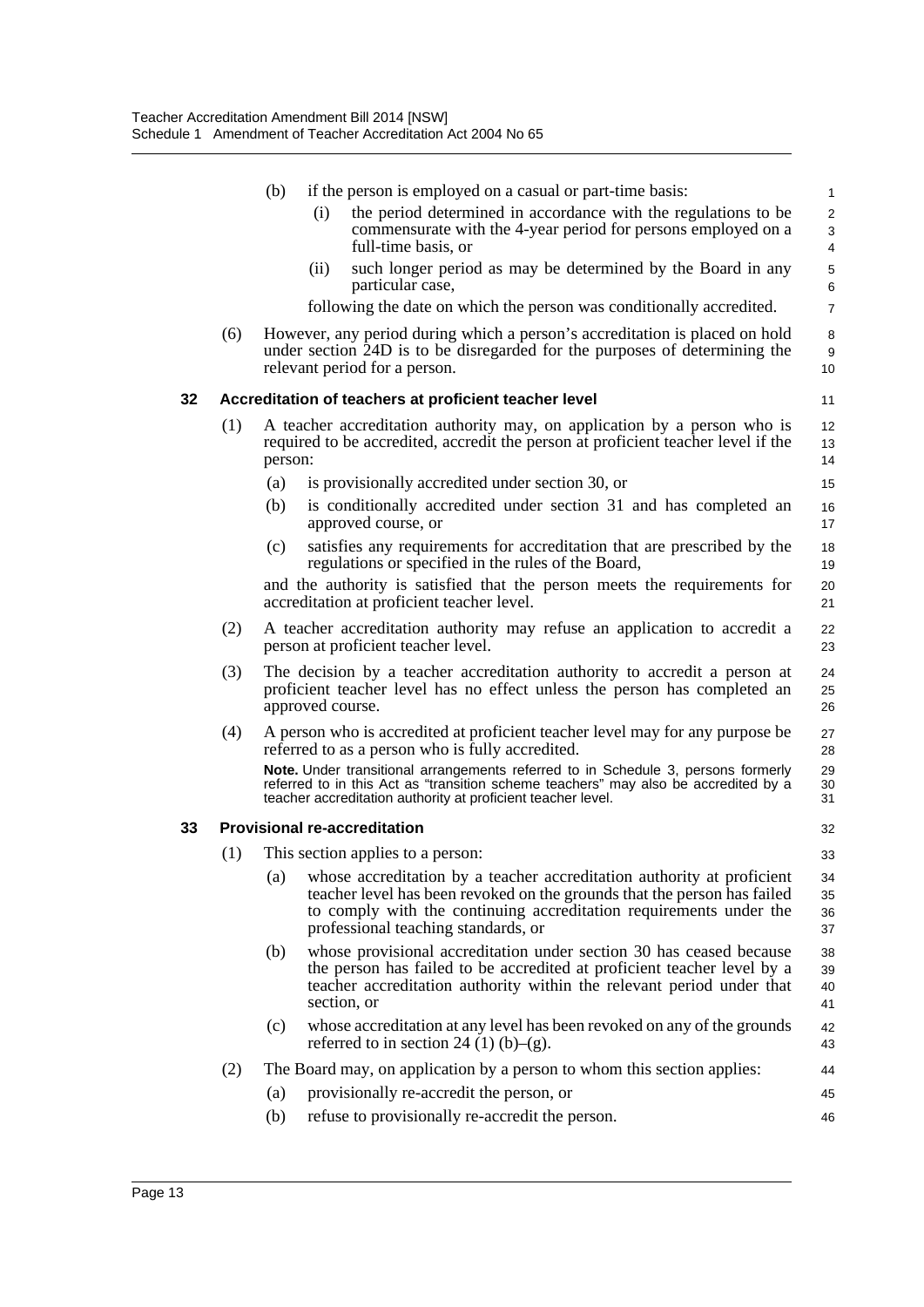|        |                                                                 | (3)                                                                                     |     | The Board may determine the criteria for provisional re-accreditation and the<br>conditions to which a person's provisional re-accreditation is subject. | $\mathbf{1}$<br>$\overline{2}$ |  |  |
|--------|-----------------------------------------------------------------|-----------------------------------------------------------------------------------------|-----|----------------------------------------------------------------------------------------------------------------------------------------------------------|--------------------------------|--|--|
|        |                                                                 | (4)                                                                                     |     | The provisional re-accreditation of a person ceases (unless sooner revoked):                                                                             | 3                              |  |  |
|        |                                                                 |                                                                                         | (a) | at the end of the period determined by the Board as the person's<br>provisional re-accreditation period, or                                              | 4<br>5                         |  |  |
|        |                                                                 |                                                                                         | (b) | if the person is accredited at proficient teacher level by a teacher<br>accreditation authority before the end of that period.                           | $\,6$<br>$\overline{7}$        |  |  |
|        |                                                                 | (5)                                                                                     |     | A reference in any other provision of this Act to provisional accreditation<br>includes a reference to provisional re-accreditation under this section.  | 8<br>$\boldsymbol{9}$          |  |  |
| [42]   | Part 4, Division 4                                              |                                                                                         |     |                                                                                                                                                          |                                |  |  |
|        |                                                                 | Omit the Division.                                                                      |     |                                                                                                                                                          | 11                             |  |  |
| $[43]$ |                                                                 |                                                                                         |     | Section 39 Voluntary accreditation of teachers at various levels                                                                                         | 12                             |  |  |
|        |                                                                 |                                                                                         |     | Omit section 39 (1). Insert instead:                                                                                                                     | 13                             |  |  |
|        |                                                                 | (1)                                                                                     |     | This section applies to any person who is a teacher but who is not required to<br>be accredited under this Act.                                          | 14<br>15                       |  |  |
|        |                                                                 |                                                                                         |     | Note. The accreditation of a person under this section may be revoked under<br>section 24.                                                               | 16<br>17                       |  |  |
| $[44]$ |                                                                 |                                                                                         |     | Sections 39 (2) (a) (i) and (6) and 40 (5)                                                                                                               | 18                             |  |  |
|        |                                                                 | Omit "professional competence" wherever occurring. Insert instead "proficient teacher". |     |                                                                                                                                                          |                                |  |  |
| [45]   |                                                                 | <b>Section 39 (5)</b>                                                                   |     |                                                                                                                                                          | 20                             |  |  |
|        | Omit the subsection.                                            |                                                                                         |     |                                                                                                                                                          |                                |  |  |
| [46]   | Section 40 Voluntary accreditation of teachers at higher levels |                                                                                         |     |                                                                                                                                                          |                                |  |  |
|        |                                                                 |                                                                                         |     | Omit section 40 (1). Insert instead:                                                                                                                     | 23                             |  |  |
|        |                                                                 | (1)                                                                                     |     | This section applies to any person who is accredited by a teacher accreditation<br>authority at proficient teacher level.                                | 24<br>25                       |  |  |
|        |                                                                 |                                                                                         |     | Note. The accreditation of a person under this section may be revoked under<br>section 24.                                                               | 26<br>27                       |  |  |
| $[47]$ |                                                                 | Section 40 (4)                                                                          |     |                                                                                                                                                          | 28                             |  |  |
|        | Omit the subsection.                                            |                                                                                         |     |                                                                                                                                                          |                                |  |  |
| $[48]$ | <b>Section 40A</b>                                              |                                                                                         |     |                                                                                                                                                          |                                |  |  |
|        | Insert after section 40:                                        |                                                                                         |     |                                                                                                                                                          |                                |  |  |
|        | 40A                                                             |                                                                                         |     | Voluntary accreditation of certain qualified persons                                                                                                     | 32                             |  |  |
|        |                                                                 | (1)                                                                                     |     | This section applies to the following persons:                                                                                                           | 33                             |  |  |
|        |                                                                 |                                                                                         | (a) | non-teaching school executives,                                                                                                                          | 34                             |  |  |
|        |                                                                 |                                                                                         | (b) | non-teaching ECEC executives,                                                                                                                            | 35                             |  |  |
|        |                                                                 |                                                                                         | (c) | non-teaching school counsellors,                                                                                                                         | 36                             |  |  |
|        |                                                                 |                                                                                         | (d) | non-school based teachers,                                                                                                                               | 37                             |  |  |
|        |                                                                 |                                                                                         | (e) | non-centre based teachers.                                                                                                                               | 38                             |  |  |
|        |                                                                 |                                                                                         |     | Note. The accreditation of a person under this section may be revoked under<br>section 24.                                                               | 39<br>40                       |  |  |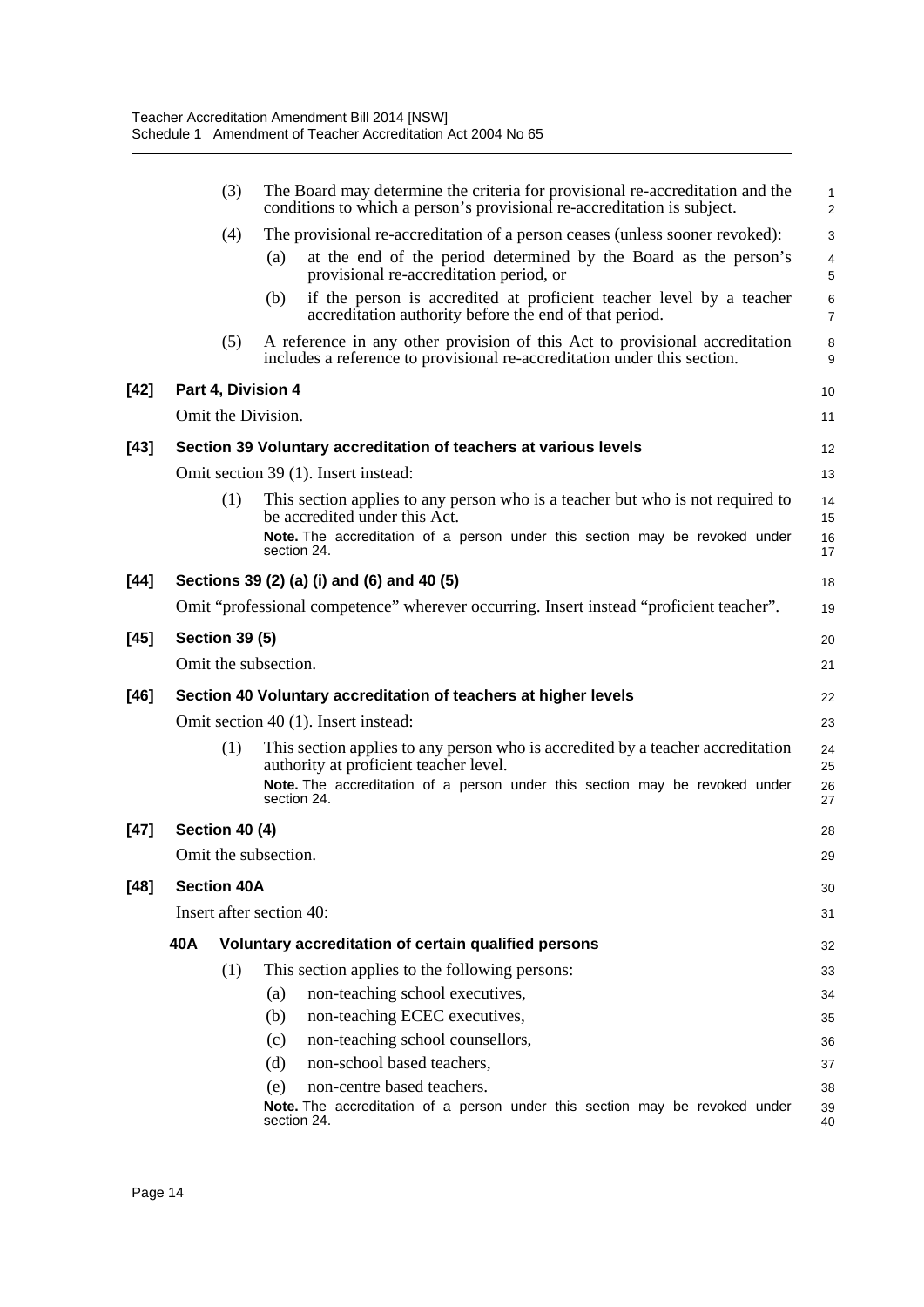|        |                                                                        | (2)                          | (a)                                                     | The Board may, on application by a person to whom this section applies:<br>accredit the person at a particular level if the Board is satisfied that the                                                                                         | 1<br>$\boldsymbol{2}$                     |  |
|--------|------------------------------------------------------------------------|------------------------------|---------------------------------------------------------|-------------------------------------------------------------------------------------------------------------------------------------------------------------------------------------------------------------------------------------------------|-------------------------------------------|--|
|        |                                                                        |                              |                                                         | person meets the requirements for accreditation at that level, or                                                                                                                                                                               | 3                                         |  |
|        |                                                                        |                              | (b)                                                     | refuse to accredit the person.                                                                                                                                                                                                                  | 4                                         |  |
|        |                                                                        | (3)                          | level.                                                  | The Board may vary the accreditation of a person under this section at a<br>particular level if satisfied that the person has failed to comply with any of the<br>requirements of the professional teaching standards for accreditation at that | $\mathbf 5$<br>6<br>$\boldsymbol{7}$<br>8 |  |
| [49]   | Section 42A Payment of suspended teachers                              |                              |                                                         |                                                                                                                                                                                                                                                 |                                           |  |
|        |                                                                        |                              |                                                         | Omit "or $35$ " from section $42A(1)$ .                                                                                                                                                                                                         | 10                                        |  |
| [50]   |                                                                        | <b>Section 42B</b>           |                                                         |                                                                                                                                                                                                                                                 | 11                                        |  |
|        | Insert after section 42A:                                              |                              |                                                         |                                                                                                                                                                                                                                                 |                                           |  |
|        | 42B                                                                    |                              |                                                         | Board to be notified of certain decisions                                                                                                                                                                                                       |                                           |  |
|        |                                                                        | (1)                          |                                                         | The employer who makes a relevant decision in relation to a person must<br>notify the Board of the decision in accordance with the rules of the Board.                                                                                          | 14<br>15                                  |  |
|        |                                                                        |                              |                                                         | Maximum penalty: 50 penalty units.                                                                                                                                                                                                              | 16                                        |  |
|        |                                                                        | (2)                          |                                                         | A <i>relevant decision</i> in relation to a person is a decision:<br>to dismiss the person from employment as a teacher for any reason for                                                                                                      | 17                                        |  |
|        |                                                                        |                              | (a)                                                     | which the accreditation of a person may be revoked under this Act, or                                                                                                                                                                           | 18<br>19                                  |  |
|        |                                                                        |                              | (b)                                                     | to include the person in the list of persons maintained by the Secretary<br>under section $7(1)$ (e) of the <i>Teaching Service Act 1980</i> as a person who<br>is not to be employed in the Teaching Service.                                  | 20<br>21<br>22                            |  |
| [51]   | <b>Section 52 Regulations</b>                                          |                              |                                                         |                                                                                                                                                                                                                                                 |                                           |  |
|        | Insert after section $52(1A)(b)$ :                                     |                              |                                                         |                                                                                                                                                                                                                                                 |                                           |  |
|        |                                                                        |                              | (c)                                                     | the requirements for accreditation of teachers of a specified class or in<br>specified circumstances.                                                                                                                                           | 25<br>26                                  |  |
| $[52]$ | Schedule 2 Provisions relating to members and procedure of the Council |                              |                                                         |                                                                                                                                                                                                                                                 |                                           |  |
|        |                                                                        | Insert after clause $6(1)$ : |                                                         |                                                                                                                                                                                                                                                 |                                           |  |
|        | (1A)                                                                   |                              |                                                         | Without limiting subclause (1), the office of an appointed member or an<br>elected member becomes vacant if the member's accreditation is revoked<br>under this Act.                                                                            | 29<br>30<br>31                            |  |
| $[53]$ | Schedule 2, clause 6A                                                  |                              |                                                         |                                                                                                                                                                                                                                                 |                                           |  |
|        | Insert after clause 6:                                                 |                              |                                                         |                                                                                                                                                                                                                                                 |                                           |  |
|        | 6A                                                                     |                              | Suspension from office while accreditation is suspended |                                                                                                                                                                                                                                                 |                                           |  |
|        |                                                                        | (1)                          |                                                         | If the accreditation of a member is suspended under this Act, the Minister may<br>suspend the member from office while the person's accreditation is suspended.                                                                                 | 35<br>36                                  |  |
|        |                                                                        | (2)                          |                                                         | A member, while suspended from office under this clause:                                                                                                                                                                                        | 37                                        |  |
|        |                                                                        |                              | (a)                                                     | is not entitled to exercise any functions of the office, and                                                                                                                                                                                    | 38                                        |  |
|        |                                                                        |                              | (b)                                                     | is not entitled to any fee or other remuneration to which he or she would<br>otherwise be entitled as the holder of the office.                                                                                                                 | 39<br>40                                  |  |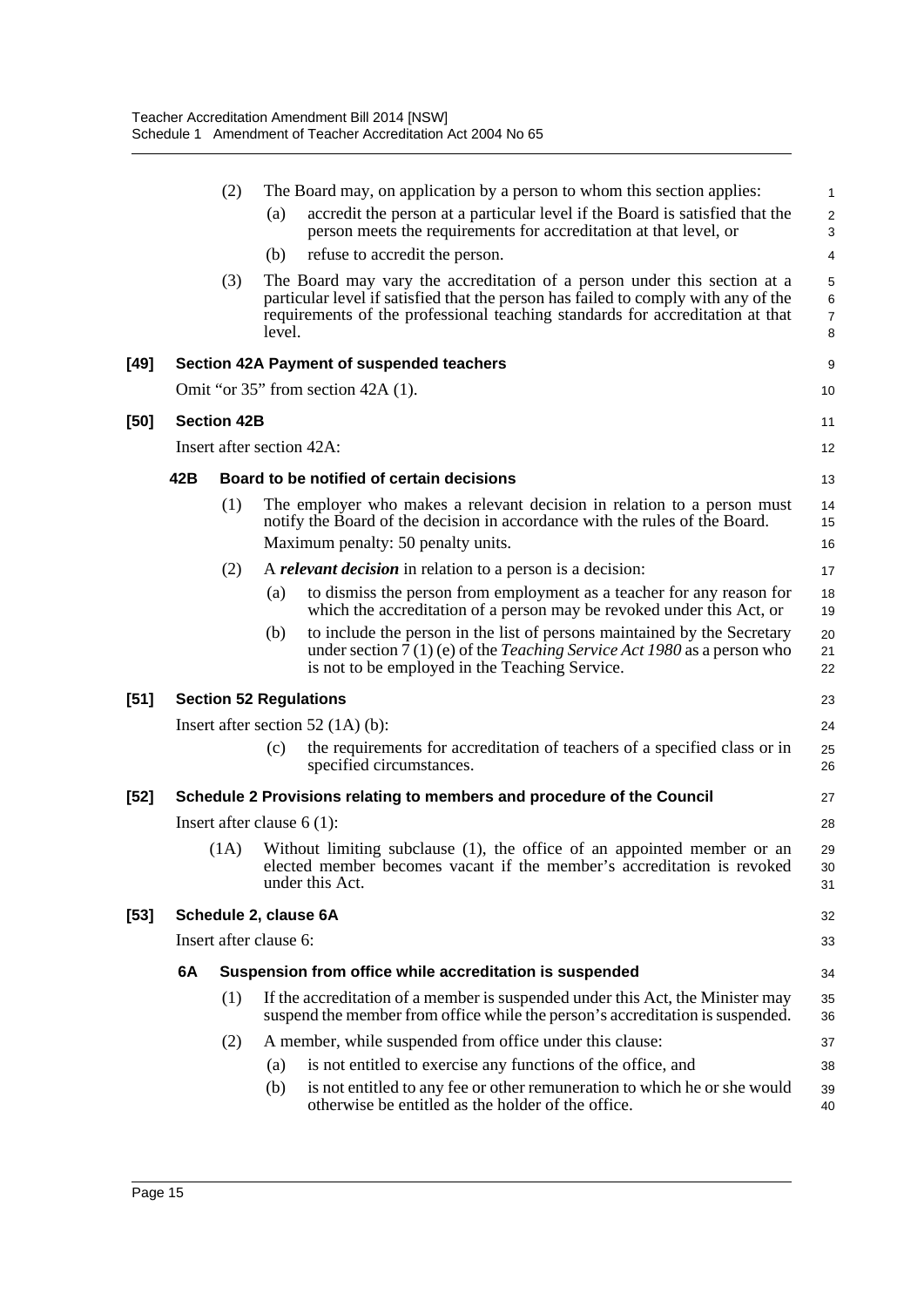| $[54]$ |                    |                                                                                            | Schedule 2, clause 9                                                                                                                                                                                                                                                                                                                                               | 1                          |  |  |  |  |
|--------|--------------------|--------------------------------------------------------------------------------------------|--------------------------------------------------------------------------------------------------------------------------------------------------------------------------------------------------------------------------------------------------------------------------------------------------------------------------------------------------------------------|----------------------------|--|--|--|--|
|        |                    |                                                                                            | Omit "12 members". Insert instead "13 members".                                                                                                                                                                                                                                                                                                                    | 2                          |  |  |  |  |
| [55]   |                    | <b>Schedule 3 Savings and transitional provisions</b>                                      |                                                                                                                                                                                                                                                                                                                                                                    |                            |  |  |  |  |
|        |                    |                                                                                            | Insert at the end of clause $1(1)$ :                                                                                                                                                                                                                                                                                                                               | 4                          |  |  |  |  |
|        |                    |                                                                                            | any other Act that amends this Act                                                                                                                                                                                                                                                                                                                                 | 5                          |  |  |  |  |
| [56]   | Schedule 3, Part 4 |                                                                                            |                                                                                                                                                                                                                                                                                                                                                                    |                            |  |  |  |  |
|        |                    | Insert after Part 3:<br>7                                                                  |                                                                                                                                                                                                                                                                                                                                                                    |                            |  |  |  |  |
|        | Part 4             |                                                                                            | <b>Provisions consequent on enactment of Teacher</b><br><b>Accreditation Amendment Act 2014</b>                                                                                                                                                                                                                                                                    | 8<br>9                     |  |  |  |  |
|        | 7                  |                                                                                            | <b>Definition</b>                                                                                                                                                                                                                                                                                                                                                  | 10                         |  |  |  |  |
|        |                    |                                                                                            | In this Part, <i>amending Act</i> means the <i>Teacher Accreditation Amendment Act</i><br>2014.                                                                                                                                                                                                                                                                    | 11<br>12                   |  |  |  |  |
|        | 8                  | Existing provisional and conditional accreditation by teacher accreditation<br>authorities |                                                                                                                                                                                                                                                                                                                                                                    |                            |  |  |  |  |
|        |                    |                                                                                            | Any provisional or conditional accreditation by a teacher accreditation<br>authority in force under this Act immediately before the substitution of<br>sections 30 and 31 by the amending Act is, on that substitution, taken to be a<br>provisional or conditional accreditation (as the case requires) by the Board<br>under section 30 or 31 as so substituted. | 15<br>16<br>17<br>18<br>19 |  |  |  |  |
|        | 9                  |                                                                                            | <b>Existing accreditation of transition scheme teachers</b>                                                                                                                                                                                                                                                                                                        | 20                         |  |  |  |  |
|        |                    | (1)                                                                                        | Any accreditation by a teacher accreditation authority under section 37 that<br>was in force immediately before the repeal of that section by the amending Act<br>is, on that repeal, taken to be an accreditation by the authority at proficient<br>teacher level under section 32 (as inserted by the amending Act).                                             | 21<br>22<br>23<br>24       |  |  |  |  |
|        |                    | (2)                                                                                        | Division 4 of Part 4 of this Act continues, despite its repeal by the amending<br>Act, to apply in relation to those persons whose conditional accreditation by a<br>teacher accreditation authority under that Division was still in force<br>immediately before that repeal.                                                                                     | 25<br>26<br>27<br>28       |  |  |  |  |
|        | 10                 |                                                                                            | Change in terminology relating to levels of accreditation                                                                                                                                                                                                                                                                                                          | 29                         |  |  |  |  |
|        |                    | (1)                                                                                        | A person who, immediately before the commencement of this clause, was<br>accredited under this Act at professional competence level is, on that<br>commencement, taken to have been accredited at proficient teacher level.                                                                                                                                        | 30<br>31<br>32             |  |  |  |  |
|        |                    | (2)                                                                                        | A person who, immediately before the commencement of this clause, was<br>accredited under this Act at professional accomplishment level is, on that<br>commencement, taken to have been accredited at highly accomplished teacher<br>level.                                                                                                                        | 33<br>34<br>35<br>36       |  |  |  |  |
|        |                    | (3)                                                                                        | A person who, immediately before the commencement of this clause, was<br>accredited under this Act at professional leadership level is, on that<br>commencement, taken to have been accredited at lead teacher level.                                                                                                                                              | 37<br>38<br>39             |  |  |  |  |
|        | 11                 | <b>Existing early childhood education centre teachers</b><br>40                            |                                                                                                                                                                                                                                                                                                                                                                    |                            |  |  |  |  |
|        |                    |                                                                                            | A person who was employed as a teacher in an early childhood education<br>centre immediately before the date appointed by proclamation for the purposes                                                                                                                                                                                                            | 41<br>42                   |  |  |  |  |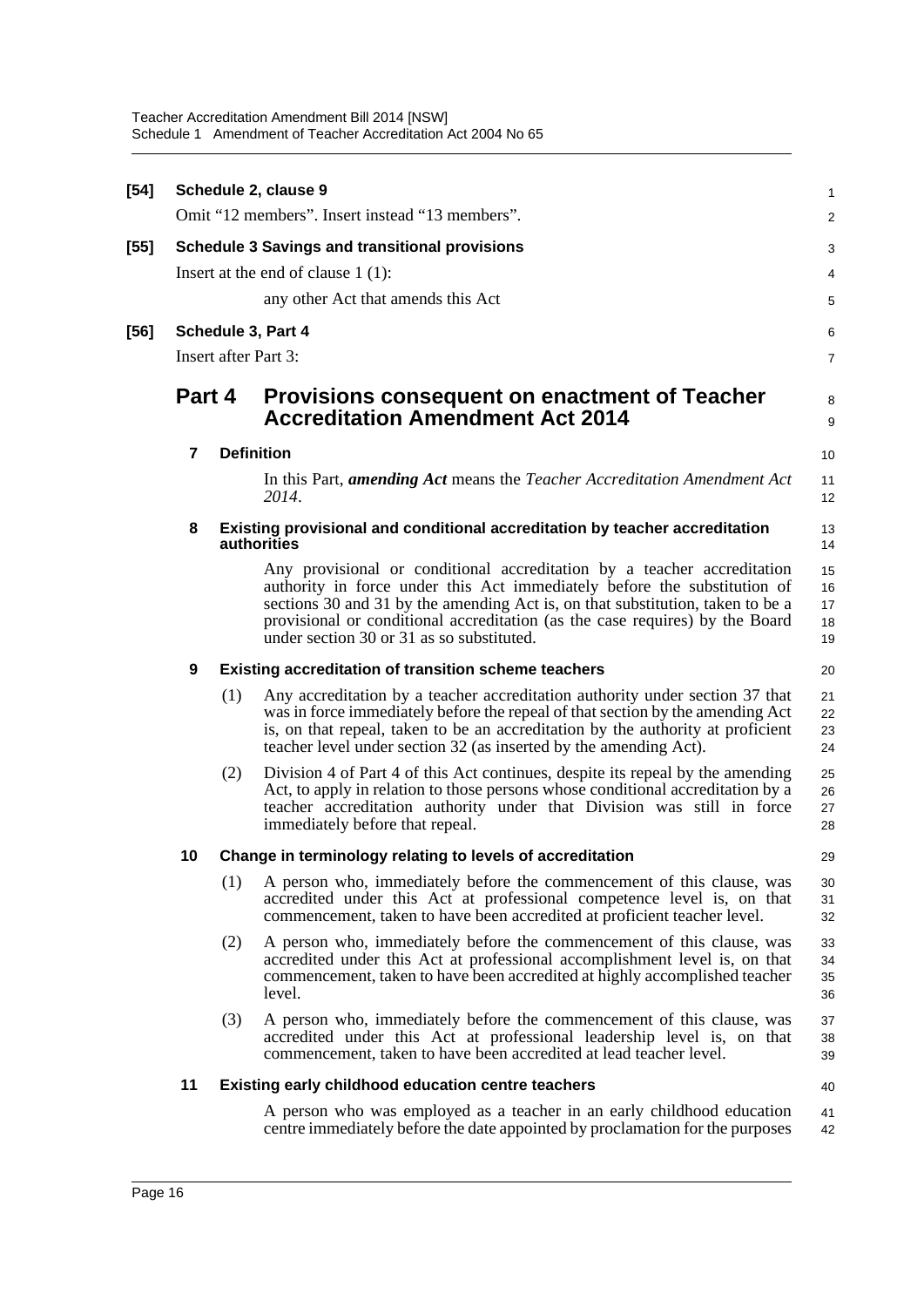of section 28 (4) (as inserted by the amending Act) is taken to have been accredited at proficient teacher level.

1 2